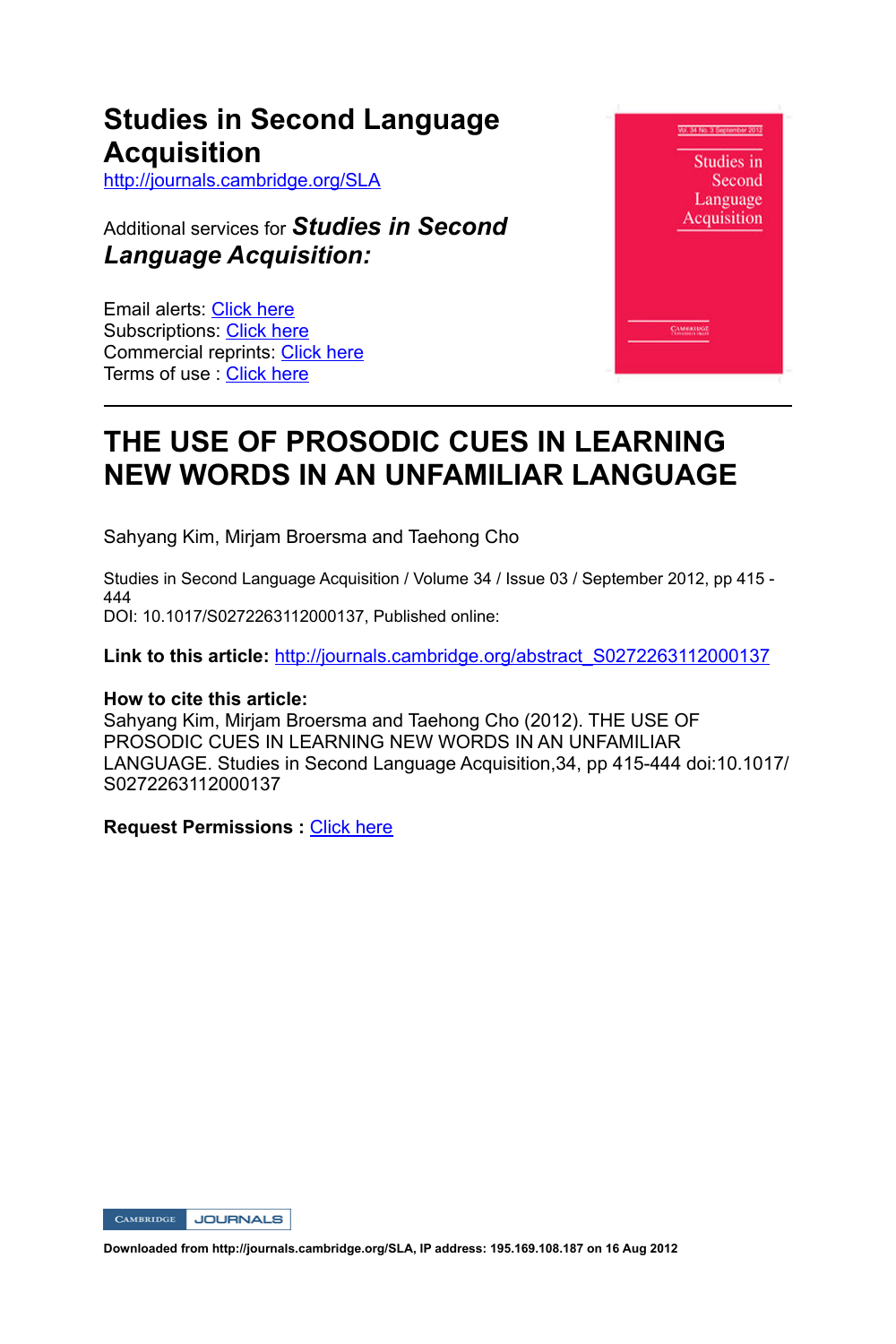# THE USE OF PROSODIC CUES IN LEARNING NEW WORDS IN AN UNFAMILIAR LANGUAGE

Sahyang Kim *Hongik University , Seoul , Korea* 

# Mirjam Broersma

*Donders Centre for Cognition, Radboud University Nijmegen, and Max Planck Institute for Psycholinguistics, Nijmegen, The Netherlands* 

Taehong Cho *Hanyang University , Seoul , Korea* 

> The artificial language learning paradigm was used to investigate to what extent the use of prosodic features is universally applicable or specifically language driven in learning an unfamiliar language, and how nonnative prosodic patterns can be learned. Listeners of unrelated languages—Dutch ( $n = 100$ ) and Korean ( $n = 100$ )—participated. The words to be learned varied with prosodic cues: no prosody, fundamental frequency (F0) rise in initial and final position, final lengthening, and final lengthening plus F0 rise. Both listener groups performed well above chance level with the final lengthening cue, confirming its crosslinguistic use. As for final F0 rise, however, Dutch

We thank the audience at the meeting of the comprehension group at the Max Planck Institute for Psycholinguistics, especially Anne Cutler and James McQueen, for their valuable comments. We also thank the research assistants for help running the experiment, and all Dutch and Korean participants at Radboud University Nijmegen and Hanyang University in Seoul. This work was supported by the National Research Foundation of Korea grant funded by the Korean government (NRF-2009-332-A00076), given to the first author, and a Veni grant from the Netherlands Organization for Scientific Research (NWO) given to the second author.

Address correspondence to: Taehong Cho, Hanyang Phonetics and Psycholinguistics Lab, Department of English Language and Literature, Hanyang University, Haengdang-dong 17, Seongdong-gu, Seoul (133-791), Korea; e-mail: tcho@hanyang.ac.kr .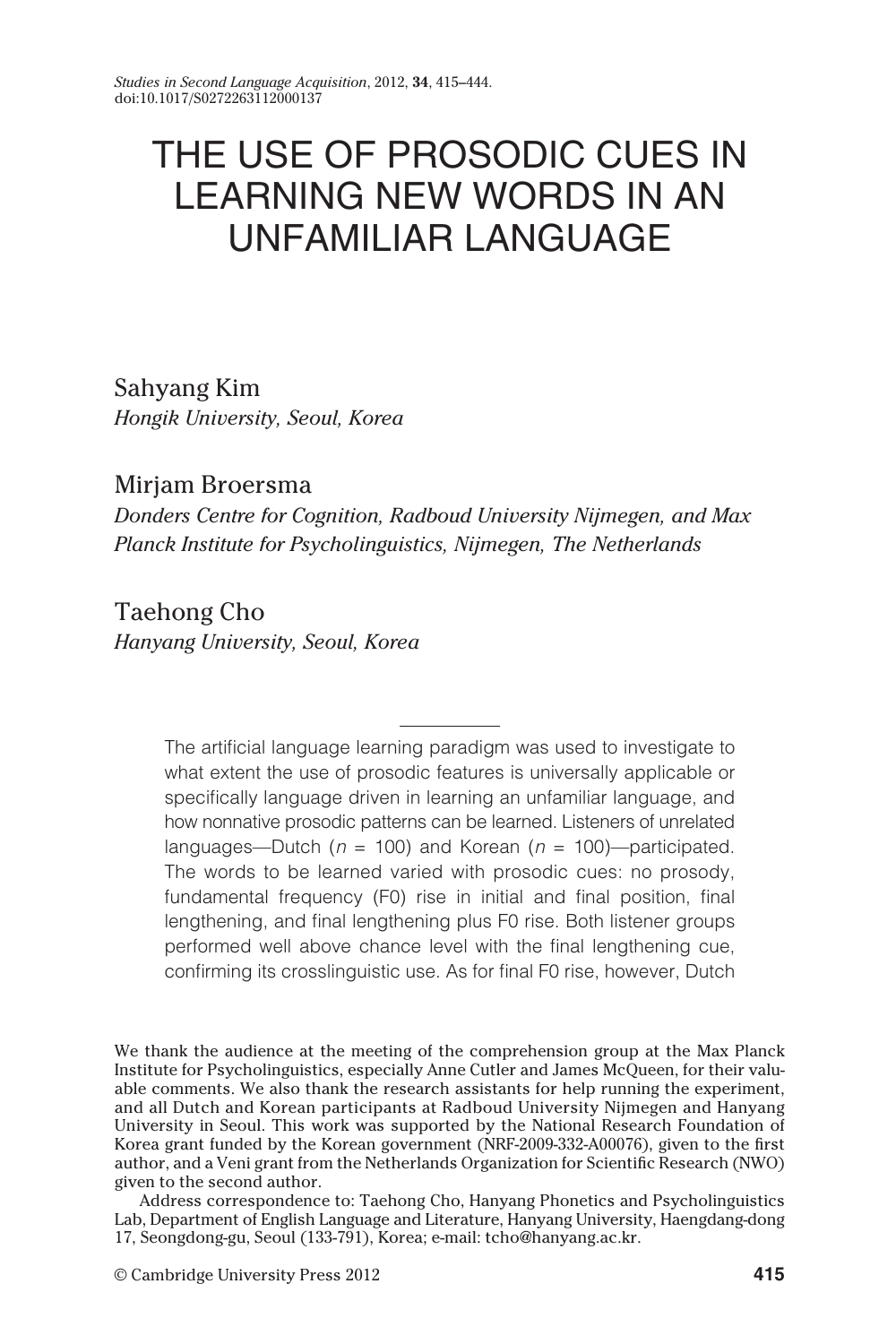listeners did not use it until the second exposure session, whereas Korean listeners used it at initial exposure. Neither group used initial F0 rise. On the basis of these results, F0 and durational cues appear to be universal in the sense that they are used across languages for their universally applicable auditory-perceptual saliency, but how they are used is language specific and constrains the use of available prosodic cues in processing a nonnative language. A discussion on how these findings bear on theories of second language (L2) speech perception and learning is provided.

To understand speech in a second language (L2), listeners have to overcome several challenges. They have to recognize individual speech sounds and locate word boundaries to recognize word forms, retrieve word meanings, and integrate those into a coherent message. Each of those tasks can lead to difficulties that are all but trivial. The current study addresses the challenge of finding word boundaries in running L2 speech, especially in connection with the use of high-level prosodic cues in learning an unfamiliar language.

It is now well known that perception and learning of L2 speech sounds are affected by the phonological properties of listeners' native language (L1) (see Bohn & Munro, 2007; Strange, 1995). For example, native Japanese listeners experience difficulties in perceiving English  $/r/$  and  $\frac{1}{3}$  sounds (Goto, 1971), and American English listeners find it hard to distinguish Hindi dental stops from retroflex stops (Polka, 1991), given that those contrasts do not exist in their L1. Listeners face difficulties even in distinguishing familiar segmental contrasts when they occur in unfamiliar positions (Broersma, 2005; Flege & Wang, 1989), and in perceiving phonetically rich segments in phonologically illegitimate positions (Cho  $&$  McOueen, 2006). The phonological influence of the L1 can be so strong that learning a L2—even during childhood—does not guarantee a nativelike perception of some L2 segmental contrasts (Flege & MacKay, 2004). Despite such L1 biases, listeners can learn some, if not all, nonnative sounds via training (Aoyama, Flege, Guion, Akahane-Yamada, & Yamada, 2004; Lively, Logan, & Pisoni, 1993; Logan, Lively, & Pisoni, 1991). Theories of nonnative speech perception that focus on the learnability of individual segments, like the speech learning model (SLM; Flege, 1991, 1995) and the perceptual assimilation model (PAM; Best, 1994, 1995; Best, McRoberts, & Goodell, 2001), claim that not all nonnative sound distinctions are equally difficult for L2 listeners, but that phonetic (dis)similarities between L1 and L2 phoneme categories affect the way L2 learners learn new sound distinctions.

In addition to correctly perceiving and learning individual L2 segments, listeners also have to learn to correctly figure out the boundaries of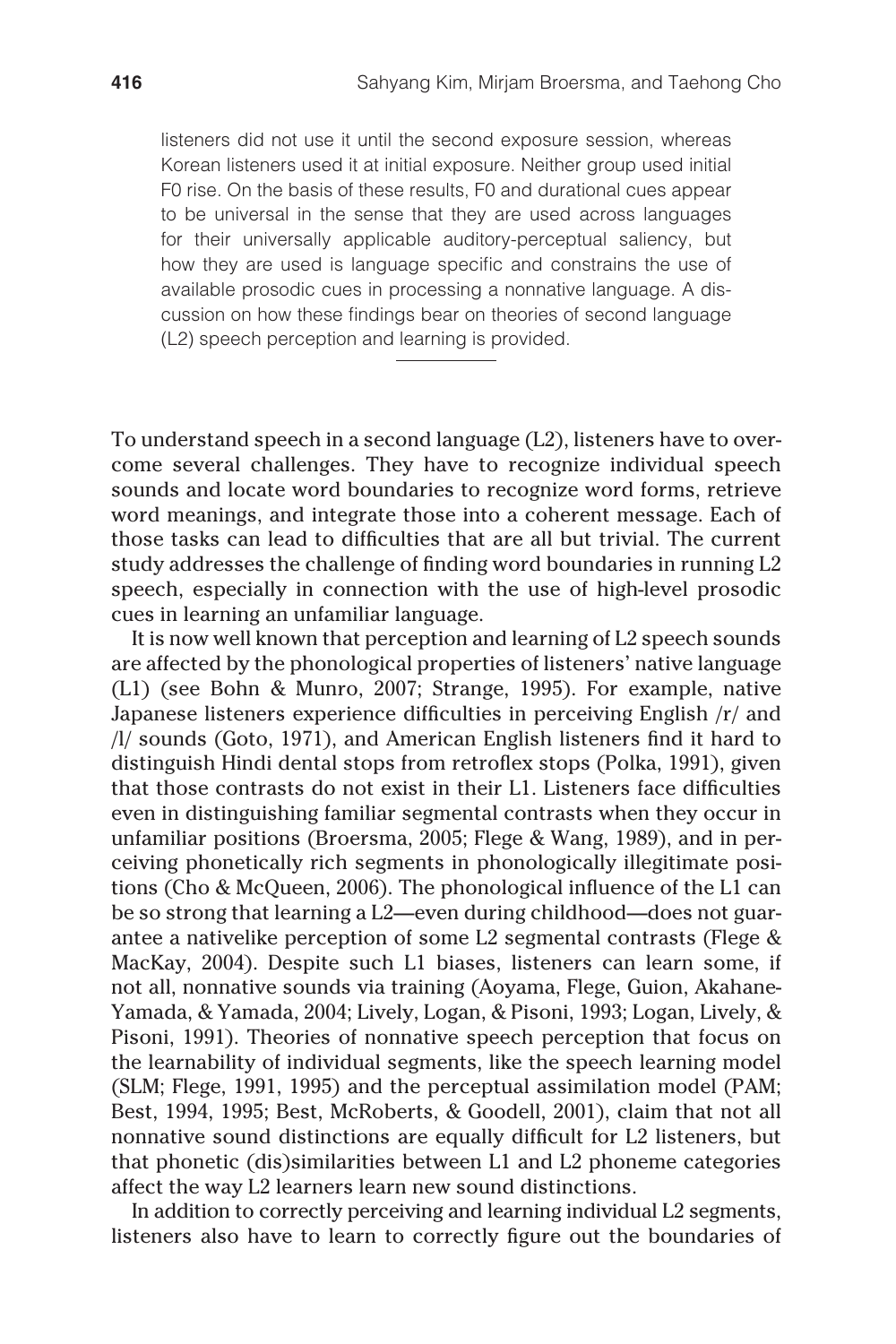words and phrases from the continuous speech stream in the L2 (see McQueen, 2005). Studies on lexical segmentation have shown that listeners exploit various cues (e.g., coarticulation, phonotactic, and rhythmic cues) in lexical segmentation of their L1 (Cutler, 1994; Mattys, 2004; McQueen, 1998 ), and that they tend to use their L1 lexical-segmentation strategies when segmenting a L2. For example, German listeners use German phonotactic constraints for the segmentation of English speech (Weber, 2001), and Japanese listeners have been found to rely on the rhythmic unit of their L1 (the mora) when they process English speech online (Cutler & Otake, 1994). Although these examples clearly suggest that the L1 system affects the processing of nonnative language, little is known about how the native use of segmentation cues influences the use of nonnative segmentation cues, and how those unfamiliar cues in the L2 can be learned and exploited in L2 lexical segmentation.

Another aspect that has been less studied is the role of prosody in lexical segmentation of nonnative speech. Spoken utterances are prosodic in nature. An utterance is prosodic in that its segmental makeup is superimposed by prosodic (or suprasegmental) features such as fundamental frequency (F0), duration, and intensity. It is also prosodic in that such features are employed to build a prosodic structure of the utterance being spoken (Cho, 2002; Keating, 2006; Shattuck-Hufnagel & Turk, 1996). Prosodic structure manifested as such is considered to serve dual functions in speech production—that is, prosodic boundary marking, by which hierarchical grouping of prosodic constituents is determined, and prominence marking, by which relative prominence among prosodic constituents is determined (e.g., Keating & Shattuck-Hufnagel, 2003 ). The prosodic boundary is generally marked in duration and F0 dimensions as reflected in phrase-final lengthening (Klatt, 1975; Wightman, Shattuck-Hufnagel, Ostendorf, & Price, 1992 ) and phrase boundary tones (Beckman & Pierrehumbert, 1986; Pierrehumbert, 1980). The duration and F0 dimensions, along with the intensity dimension, are also the acoustic dimensions in which prosodic prominence (i.e., stress and accent) is generally realized (Lehiste, 1970; but see Cho & Keating, 2009, for discussion of how boundary and prosodic markings are phonetically differentiated). A general consensus now is that speech comprehension cannot be understood without understanding the role of prosodic cues that carry the information of high-level prosodic structure.

The use of high-level prosody in lexical segmentation has gained considerable attention since Christophe, Peperkamp, Pallier, Block, and Mehler (2004) showed that listeners terminate a pending lexical search when they encounter a prosodic phrase boundary, and that prosodic structure thus modulates lexical segmentation. Subsequent studies have shown that listeners indeed utilize high-level prosodic cues (i.e., the cues that mark prosodic structure) to segment words from their L1 speech stream (Cho, McQueen, & Cox, 2007; Kim & Cho,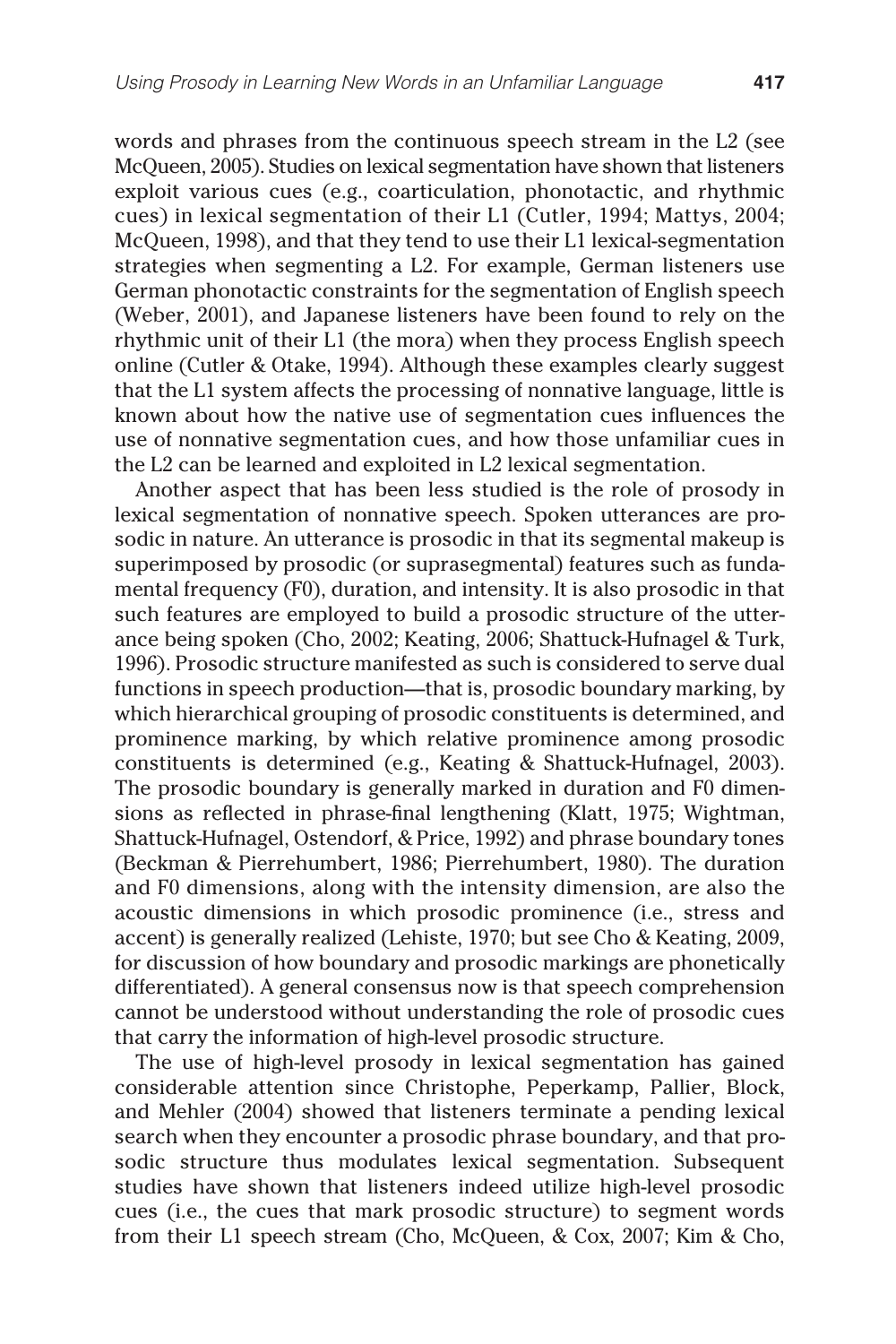2009; Shatzman & McQueen, 2006; Warner, Otake, & Arai, 2010; Welby, 2007). However, how listeners use high-level prosodic structural aspects of their L1 in lexical segmentation of an unfamiliar language or a L2 has not been fully explored. In this regard, an important issue is the extent to which the use of prosodic cues in nonnative lexical segmentation is universally applicable or specific-language driven.

In most languages, prosodic structure is expressed by a limited set of suprasegmental features, such as F0, duration, and intensity. However, some segmental features such as tongue position, vowel formants, and vowel-to-vowel coarticulation can also be used (Cho,  $2004$ ; Cho & Keating, 2009; de Jong, 1995). Given the limited set of acoustic-phonetic features that are available for marking prosodic structure crosslinguistically, some researchers have assumed that the use of prosodic cues for segmentation relies on the universal mechanism of attending to perceptually salient acoustic attributes of prosodic structure. Thus, the acoustic changes in the realm of suprasegmental prosodic features are auditory perceptually salient, such that listeners would attend more to sound units that have longer duration, higher pitch (F0), and stronger intensity than those that do not. For example, Warner, Otake, and Arai  $(2010)$  argued that the crosslinguistic use of rising F0 found in Japanese and French (Welby, 2007) as well as Korean (Kim, 2004) is due to the universally applicable auditory-perceptual salience of F0 rise. Phrasefinal lengthening has also been claimed to be a universally applicable segmentation cue, as English, Dutch, and French listeners use the final lengthening cue in lexical segmentation (Tyler & Cutler, 2009).

On the contrary, there is also ample evidence for the languagespecific use of prosodic cues in lexical segmentation. Kim (2004) showed in an artificial language (AL) learning study that Korean listeners do not make use of a prosodic boundary cue if it does not conform to Korean prosodic phonology. Tyler and Cutler's (2009) crosslinguistic study also showed that Dutch, English, and French listeners use the F0 cue differently, which suggested language-specific use, counter to the findings on the universal use of final lengthening. Kim and Cho  $(2009)$ also demonstrated that although the auditory-perceptual saliency of F0 rise may be universal, how such a tonal element is aligned with segmental content is guided by language-specific intonational phonology. In fact, prosodic structure itself is assumed to be language specific (see Beckman, 1996), and so is the way it is phonetically realized (Cho & Jun, 2000: Cho & McQueen, 2005; Ladd, Schepman, White, Quarmby, & Stackhouse, 2009).<sup>1</sup> Just as the detailed manifestation of the acoustic correlates of prosodic structure varies from language to language, so should listeners' sensitivity to and their use of these acoustic cues in segmentation.

The first goal of the current study is therefore to test the universal versus language-specific use of high-level prosodic cues in lexical segmentation by examining how the same set of stimuli, which contain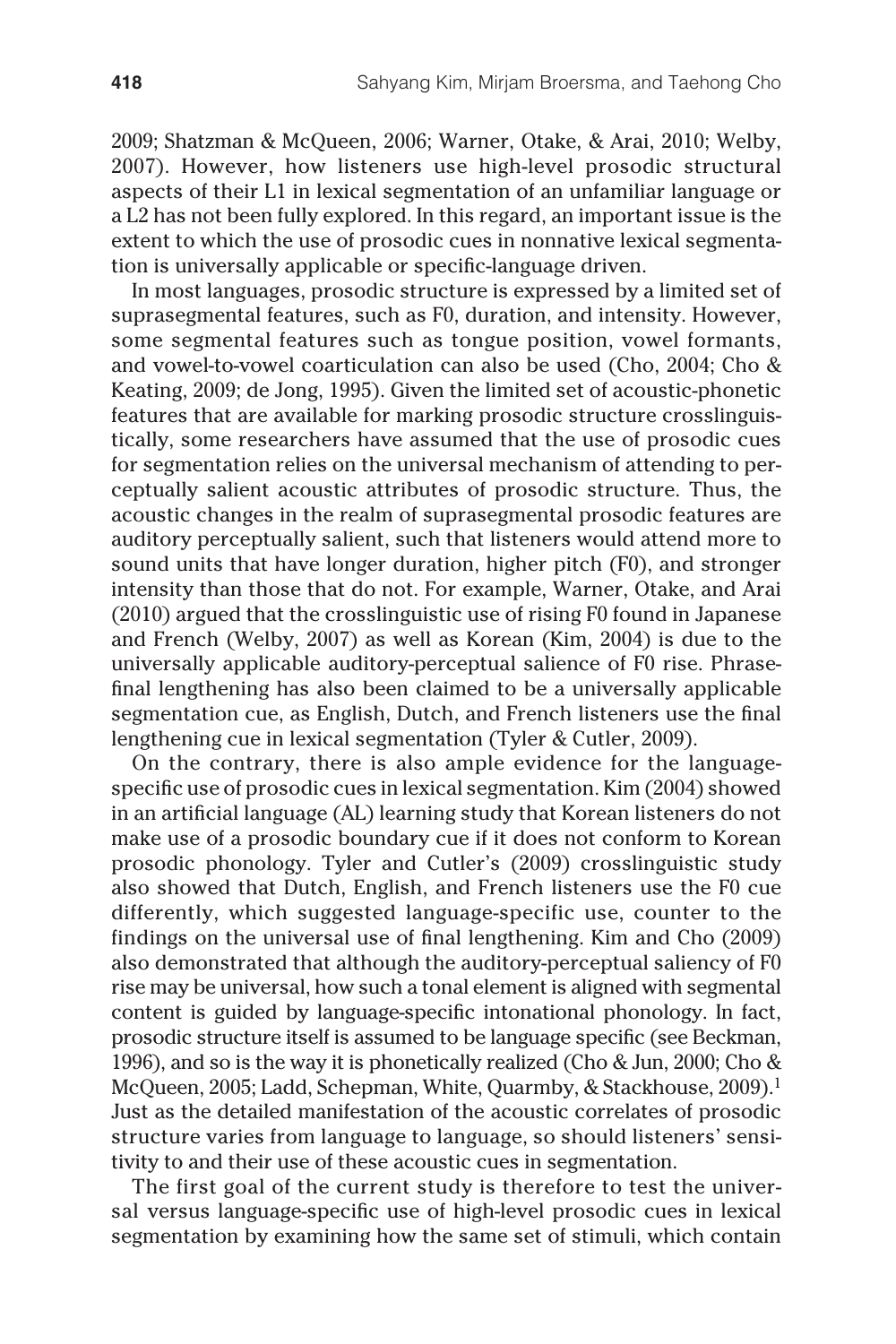potentially universal F0 and durational cues, are processed by listeners with different L1 backgrounds (i.e., Dutch and Korean listeners). The Dutch and Korean languages were chosen because they are typologically unrelated and prosodically different. If listeners benefited from a potentially universal prosodic cue, even if the cue is not employed by the listeners' L1, the universal view of prosodic cues would be borne out. In contrast, if listeners' segmentation performances were not improved by the presence of a prosodic cue that is potentially universal but nonfunctional in their L1, it would confirm the view that the use of prosodic cues, no matter how auditory-perceptually salient such cues may be, is modulated by language specificity.

The second goal of this study is to examine the extent to which nonnative prosodic structural cues are learnable through extended exposure to the cues. This learnability issue is also related to the question of universal versus language-specific use of prosodic cues. If the use of high-level prosodic cues were universal, listeners would not have to learn new prosodic patterns at all, which would make it relatively easy to learn the new language. In contrast, if the use of these high-level prosodic cues were not universal, listeners would have to depart from their L1 segmentation strategies and refine their perceptual and processing system according to the L2 system, as they do when they learn to distinguish and categorize L2 phonemes. Therefore, this study investigated whether the learnability of a nonnative prosodic structural cue would be further constrained by the listener's linguistic background, like in L2 phoneme learning, and, if so, how the differential learnability could be accounted for in terms of the universality versus language specificity of the cue.<sup>2</sup>

The AL learning technique was employed to examine these issues (see Saffran, Newport, & Aslin, 1996 , for more explanations on the AL learning paradigm). In an AL learning experiment, participants are exposed to a relatively long (e.g., 20 min) speech stream of an AL and then tested on whether they have learned novel words that constitute the AL. This experimental paradigm is particularly suitable for the purpose of this study, given that it allows for the manipulation of each prosodic cue at a time, so that the effect of each cue can be seen without any confounding factors (Bagou, Fougeron, & Frauenfelder, 2002; Kim, 2004; Tyler & Cutler, 2009; Vroomen, Tuomainen, & de Gelder, 1998 ). Dutch and Korean listeners were tested because both languages provide a good test case for the issue of the universal versus language-specific use of prosodic cues that is, they both employ F0 and duration features in marking prosodic structure but differ substantially in the way the prosodic features are used (see Kim, Cho, & McQueen, 2012, for another case with Dutch and Korean listeners showing that phonetic richness reflected in VOT can outweigh prosodically driven phonological knowledge when learning an AL). Furthermore, to address the learnability issue more in depth, there were two sessions of AL learning. Participants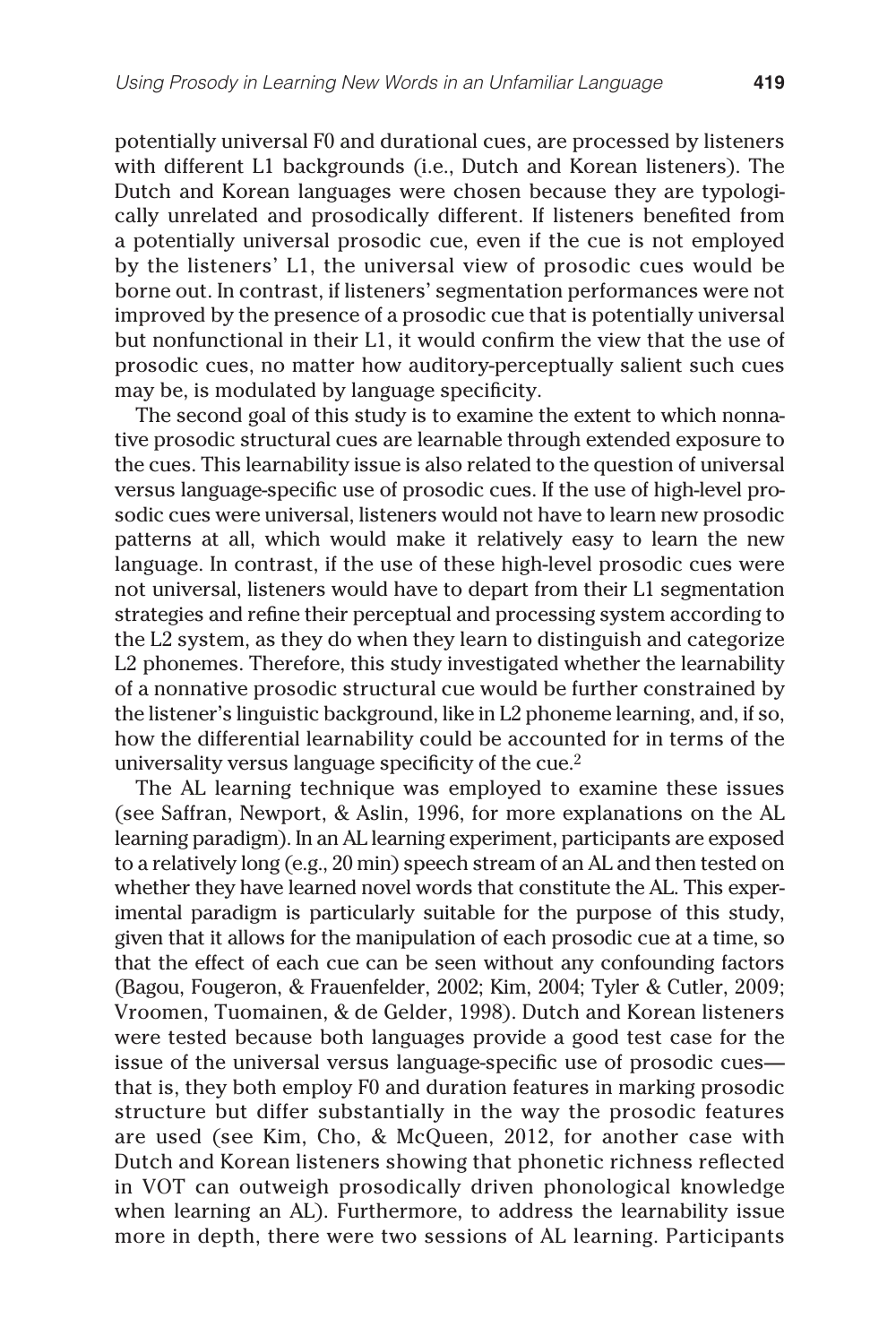came back for a second experimental session three days after the first session and were tested on their improvement after further exposure to materials with the same prosodic cue.

The use of prosodic cues that have a different status in each language was assessed (see the Experiment: Session 1 section for detailed discussion and relevant references on the different phonological and phonetic statuses of the prosodic cues in Korean and Dutch). First investigated was the use of F0 rise with a high tone in word-final position, which is a phonologically fixed pattern in Korean but not in Dutch. If listeners used this cue in a language-specific way, Korean but not Dutch listeners should rely on it for speech segmentation. The second prosodic cue assessed (i.e., F0 rise with a high tone in word-initial position) is not a systematic prosodic cue in Korean, and, in Dutch, it is not a phonologically fixed pattern but one that occurs frequently in association with initial stressed syllables—this reflects the fact that one of the purposes of the study was to test whether such a common but not fixed pattern would be used in the segmentation of speech in a different language. The third cue—final lengthening—is a common pattern in both Dutch and Korean, and listeners of both languages should benefit from it for speech segmentation. The fourth cue, a combination of final lengthening and final F0 rise, was included to investigate whether their combination would facilitate segmentation to a greater degree than the separate cues—particularly for Korean listeners, who are expected to benefit from both cues, which are systematically used in their L1. Finally, the study tested how the use of these prosodic cues (especially those that are not systematically used in the listeners' L1) can be learned and exploited through repeated exposure, and how their use is related to the universal and language-specific aspects of the cue in question.

The combined results of the two sessions will provide better insights into the mechanism underlying the use of prosodic cues in both L1 and nonnative speech processing. The final goal of this study is therefore to discuss the broader implications of these results in theories of nonnative speech learning (e.g., PAM, Best, 1994, 1995; SLM, Flege, 1991, 1995), and to propose a direction in which existing models of nonnative speech perception should be developed, taking into account high-level prosodic aspects and their role in L2 lexical segmentation.

#### **EXPERIMENT: SESSION 1**

The first session of the experiment was designed to investigate Dutch and Korean listeners' exploitation of four different prosodic cues. The Tested Prosodic Cues section discusses how each prosodic cue may be used in Dutch and Korean and what predictions may be borne out of their language-specific versus universal aspects.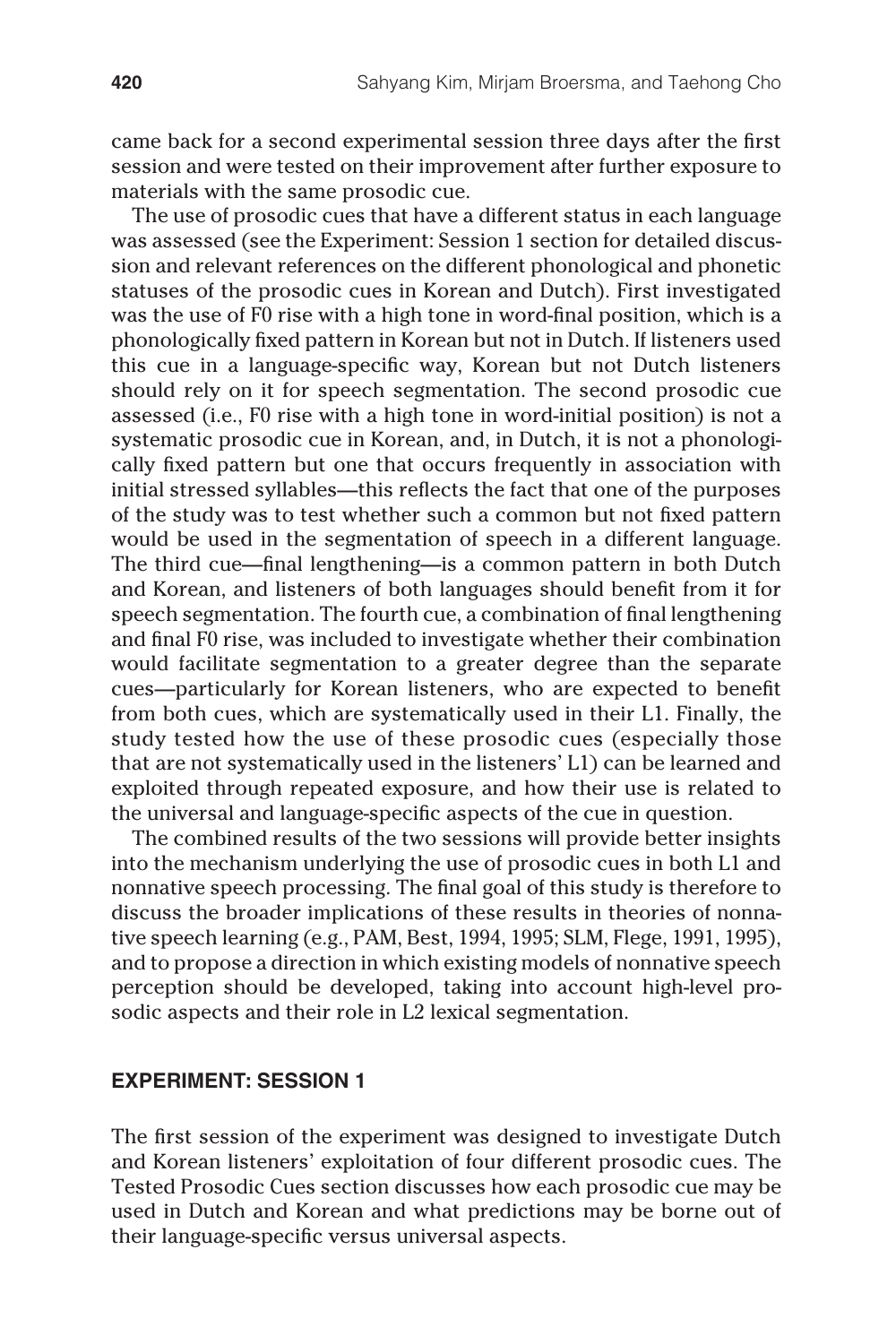#### **Tested Prosodic Cues**

*F0 Rise with a H Tone in Word-Initial Position (Initial F0 Rise).* F0 rise with a H tone or  $a L + H$  tone in word-initial position has been known to be a language-specific prosodic cue in Dutch (Tyler & Cutler, 2009; Vroomen et al., 1998) in which the initial  $F0$  cue in the first syllable may mark the frequent trochaic (strong-weak) stress pattern (Quené, 1993).<sup>3</sup> However, about 50% of trisyllabic words—such as those used in this and many other AL learning studies—are produced with penultimate or final stress (Kager, 1989), and duration and spectral balance are the primary cues that mark stressed syllables, whereas F0 movement is secondary (Sluijter & van Heuven, 1996). Moreover, an initial sharp F0 rise with H in the first syllable can also occur initially as a high boundary tone phrase, but it is equally possible that a low boundary tone occurs in that position (Gussenhoven, 2004). Fundamental frequency rise with H in the first syllable in Dutch is therefore not an absolute prosodic cue but one of many prosodic possibilities, which are sometimes probabilistically determined in the given prosodic structure in the sense that only about 50% of trisyllabic words are initially stressed. 4

In standard Seoul Korean, in contrast, unless the initial consonants are tensed or aspirated stops<sup>5</sup> (which was never the case in the present study), the first syllable of a prosodic phrase generally starts with a L tone as phonologically defined by a LHLH tonal pattern of the accentual phrase (AP), which is an intermediate-level phrase (Jun, 1993, 1998, 2000 ). 6 The LHLH tonal pattern is used when an AP has more than four syllables, but when an AP consists of less than four syllables, a LH tonal pattern is used with L aligned with the first syllable and H with the last syllable. Therefore, the initial F0 rise with H in the first syllable is not seen as an optimal prosodic cue, at either the word or the phrasal level, except when the initial segments are tensed or aspirated stops (Jun, 2000; Kim, 2004; Kim & Cho, 2009). Given the crosslinguistic difference in the use of initial F0 rise, if listeners show language-specific modulation of prosodic cues in lexical segmentation, it is possible to predict that Korean listeners will not benefit from the cue—although it remains to be seen whether Dutch listeners will use this cue. However, if both listener groups benefit from the initial  $F0$  rise, the universal use of  $F0$ rise will be supported, in line with Warner et al. (2010).

*F0 Rise with a H Tone in Word-Final Position (Final F0 Rise).* Unlike F0 rise in word-initial position, both languages employ F0 rise in word-final position to mark the end of a prosodic phrase, but its phonological status is different in the two languages. As introduced previously, F0 rise with H in the final syllable is a phonologically fixed pattern at the end of the Korean AP. In Dutch, however, the phrase-final F0 rise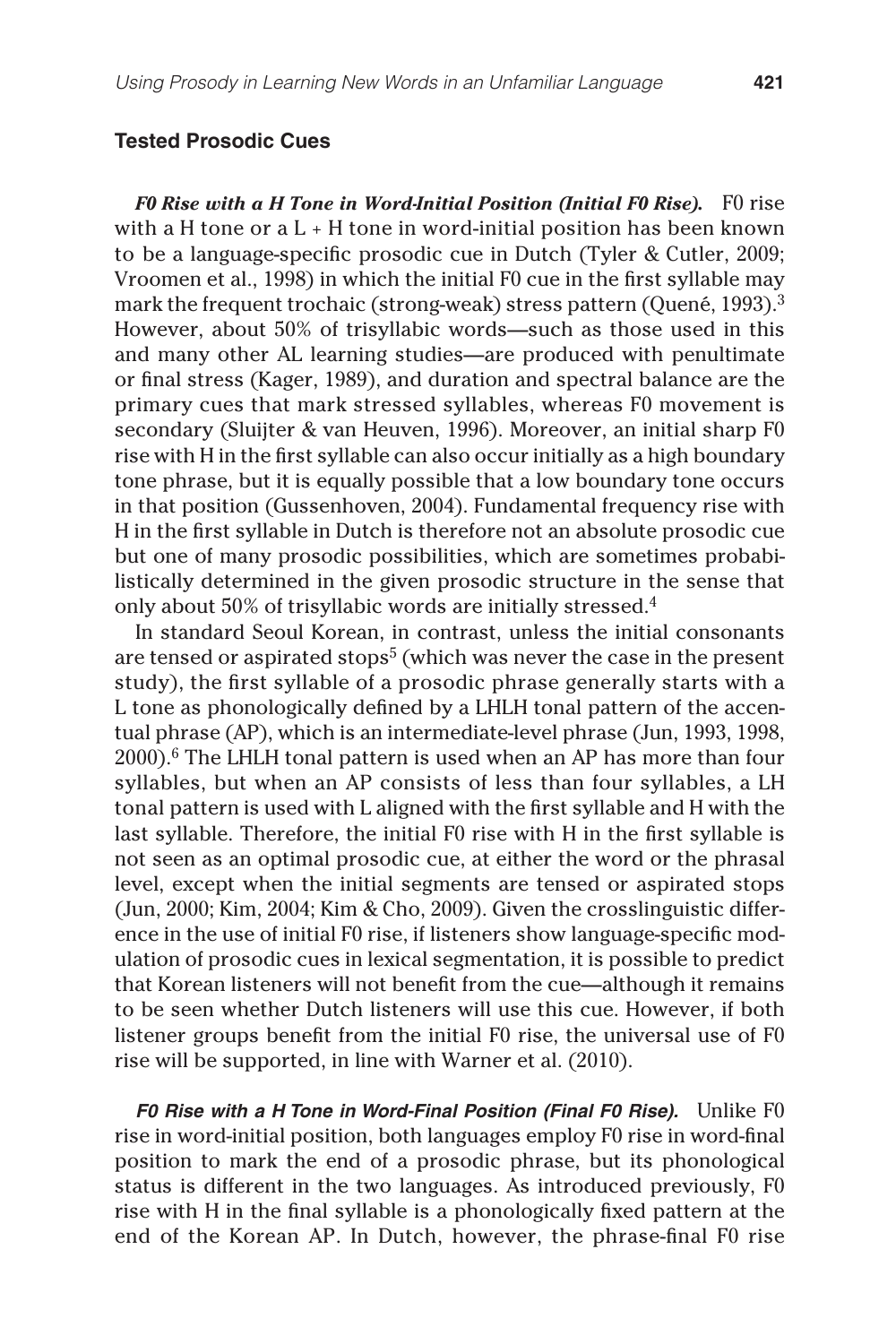(i.e., high boundary tone) is simply one of the possible intonational patterns (Gussenhoven, 2004). The languages also differ in that the Korean F0 rise at the end of the AP is used independently, seldom accompanied by phrase-final lengthening (Jun, 1993, 1998, 2000; but see Cho & Keating,  $2001$ ), whereas in Dutch the phrase-final F0 rise with H in the final syllable usually comes with substantial phrase-final lengthening (Cambier-Langeveld, 2000; Gussenhoven, 2004).

Given that lexical segmentation is facilitated when the word-final position is matched with the phrase-final position—for example, AP-final position, even in the middle of the utterance, which might comprise several APs (Cho et al., 2007; Christophe et al., 2004)—and also given that both languages use final F0 rise in marking a phrase-final position, F0 rise would give listeners the percept of phrase finality and thus help them to locate a possible word boundary from a continuous speech string, as previous studies have independently shown (Kim, 2004, for Korean listeners and Tyler & Cutler, 2009, for Dutch listeners).<sup>7</sup> However, the apparent crosslinguistic difference in the phonological use of final F0 rise may yield differential degrees of benefit: Korean listeners might make more out of the recurring final F0 rise than Dutch listeners, as it is a more consistent phonological marker of the phrase-final (therefore, word-final) position in Korean. After all, final F0 rise without phrase-final lengthening may not be a robust lexical segmentation cue for Dutch listeners because—unlike in Korean—final F0 rise in Dutch always comes with phrase-final lengthening. If final F0 rise is exploited simply as a universal prosodic cue, however, the degree of benefit should be comparable for listeners of both languages.

**Final Lengthening.** Phrase-final lengthening was included because it is a potentially universal auditory-perceptual cue and a common feature that exists in both Dutch and Korean as a prosodic marker of the end of the intonational phrase (the largest prosodic phrase often assumed across languages, see Jun, 2004). It is thus expected that listeners of both languages will benefit from the final lengthening cue, regardless of whether the cue is universal or language specific.

*Final Lengthening and F0 Rise.* Finally, the final lengthening cue was combined with F0 rise to assess whether a combination of potential prosodic cues to phrase-final position can help lexical segmentation in a cumulative way—that is, whether listeners benefit more when they are exposed to lengthening and F0 rise cues together, as opposed to when they are exposed to one cue at a time. Some previous work has suggested that listeners might be able to use available segmentation cues in a cumulative way (Spitzer, Liss, & Mattys, 2007). If this were the case, both Korean and Dutch listeners' learning performance may improve with the use of combined cues as opposed to just one prosodic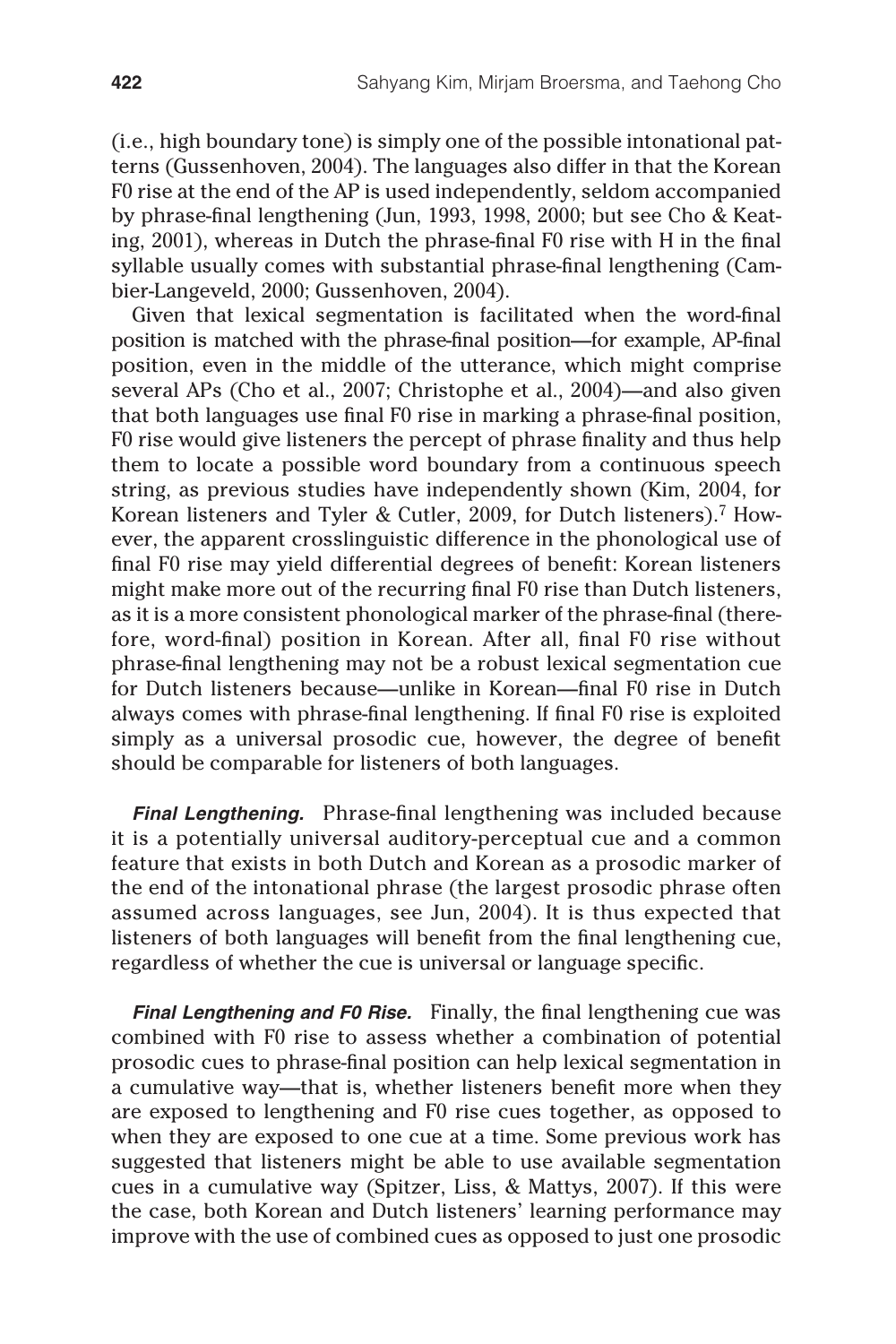cue. However, in an AL learning study with French listeners, the combination of final duration and pitch cues was not found to be significantly more helpful than a final duration cue alone (Bagou et al., 2002). In a similar manner, Kim and Cho (2009) did not find any cumulative effect of final lengthening and final F0 rise in a word-spotting task with Korean listeners. Kim and Cho argued that final lengthening is a primary cue that listeners rely on in lexical segmentation, and that the pitch cue can come into play only if the lengthening cue is not fully available. Therefore, it remains to be seen in the present study whether or not a cumulative effect is to be found in AL learning by both Dutch and Korean listeners.

#### **METHOD**

#### **Participants**

Two hundred participants, 100 native listeners of Dutch and 100 native listeners of Seoul Korean, participated in the study. The Dutch participants were college students at the Radboud University Nijmegen, the Netherlands, whereas the Korean participants were college students at Hanyang University in Seoul, Korea. Both groups of participants were all in their early to mid twenties, had normal hearing, and were paid for their participation. 8

#### **Materials**

An AL with six trisyllabic words was created. Four consonants  $(\rho, t, k, m)$ and four vowels  $((a, i, u, \varepsilon))$ , which exist in both the Dutch and the Korean phoneme inventories, were selected. The eight segments were exhaustively combined to make 16 distinct consonant-vowel (CV) syllables. These syllables were further combined to make six trisyllabic words: [tikepu], [petami], [mupaki], [kapime], [kutepa], and [pimatu]. None of the six words were identical or similar to real words in Dutch or Korean.

A female L1 speaker of Korean recorded each CV syllable 10 times. Each syllable was produced independently, following a pause, to avoid coarticulation across syllables (for the effects of coarticulation in lexical segmentation, see Johnson & Jusczyk, 2001; Mattys,  $2004$ .<sup>9</sup> It is important to note that the use of a Korean speaker could have affected the listeners' performance, but it turned out that the Dutch and Korean listeners showed exactly the same performance in the baseline (no-prosody) condition (mean percentage of correct answers: 62.7% for Dutch vs. 62.3% for Korean listeners).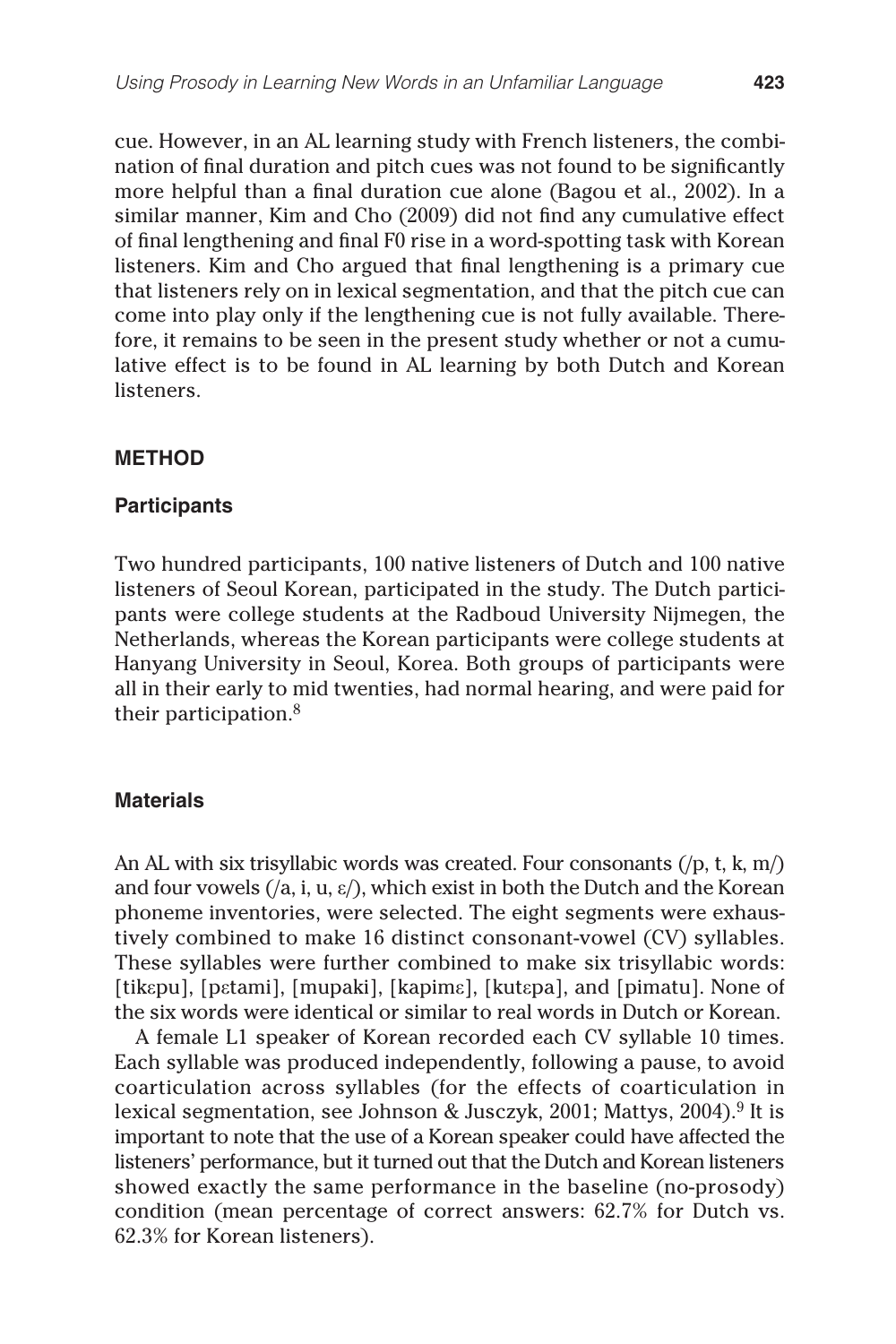For each CV syllable, one token—of the 10 recorded—was selected that was most clearly articulated, with minimum F0 movement within the syllable. For the selected tokens, duration, intensity, and F0 of each individual syllable were normalized to the average value of all the syllables. The normalized syllables were concatenated to form the six trisyllabic words. Finally, 126 repetitions of the six words were concatenated in random order, which yielded a speech stream of approximately 10 or 12 min (the final lengthening as well as the final lengthening and F0 rise conditions lasted 12 min, and all other conditions lasted 10 min). No word occurred twice in a row, and there was no pause between the words in any part of the speech stream. Syllable-to-syllable transitional probability (i.e., the frequency of *y* following *x*, given the frequency of *x*) within words ranged from 0.5 to 1, and the probability across words ranged from 0.03 to 0.44. Saffran and colleagues (1996) showed that higher transitional probabilities within words help listeners to group the sequence as a word, thus facilitating lexical segmentation.

The experiment had five prosodic conditions that applied to the three-syllable target words: (a) no prosody (the baseline condition in which all syllables had the same duration, pitch, and intensity), (b) initial  $F0$  rise (high-pitch cue on the initial syllable), (c) final  $F0$  rise (high-pitch cue on the final syllable),  $(d)$  final lengthening (lengthened duration cue on the final syllable), and  $(e)$  final lengthening and F0 (both lengthened duration and high-pitch cues on the final syllable).<sup>10</sup> The resulting AL in each condition consisted of target words that had the exact same prosodic patterns. Figure 1 illustrates each condition with wave forms and corresponding F0 contours.

Digital speech-analysis software (Praat) was used for the manipulation and concatenation of the materials. F0 rise was made by increasing the baseline tone from 190 Hz to 250 Hz, equivalent to 4.75 semitones. It is important to note that Tyler and Cutler (2009) used a more extreme F0 difference, increasing F0 by approximately 6 semitones. The current study followed Sluijter and van Heuven (1996), who suggested that the F0 difference should be minimally more than 4 semitones for lexical stress in Dutch, and Lee (1998), who modeled phrase-final F0 rise in Korean by just more than 4 semitones. The final lengthening condition was created by making the final syllable longer than the baseline syllable by 1.77 times (from 252 to 446 ms), taking into account both Korean and Dutch production data (Cambier-Langeveld, Nespor, & van Heuven, 1997; Cho & Keating, 2001; Cho & McQueen, 2005; Chung et al., 1996). Both the pitch and the duration manipulations were made using the overlap-add synthesis function, also known as TD-PSOLA (time-domain pitch-synchronous overlap-andadd), available in Praat, which allowed manipulation of pitch without distorting durational information, and of duration without distorting pitch information.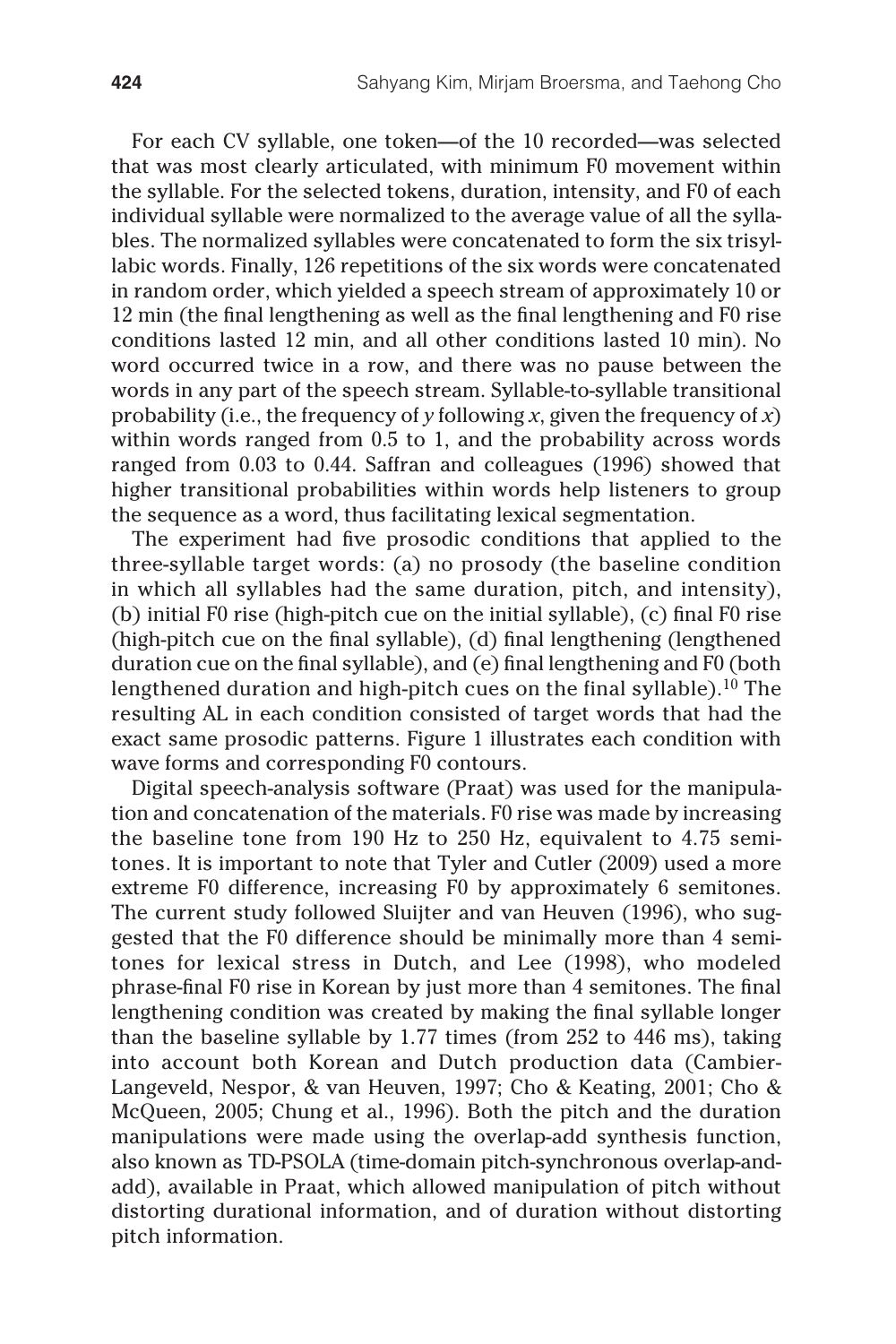

**Figure 1.** Sample sound waveforms and corresponding F0 contours for the test word sequence [tike pu]#[kapim ε] with five conditions: (a) no prosody, (b) initial  $F0$  rise, (c) final  $F0$  rise, (d) final lengthening and (e) final lengthening and F0 rise. In the actual experiment, listeners heard sequences of all 6 test words in different orders for 20–24 min.

#### **Procedure**

Participants were randomly but evenly distributed over the five experimental conditions, and they were tested individually or in groups in a quiet room. The experiment was composed of a learning phase and a testing phase. During the learning phase, the participants heard a speech stream from one of the five conditions. They were told that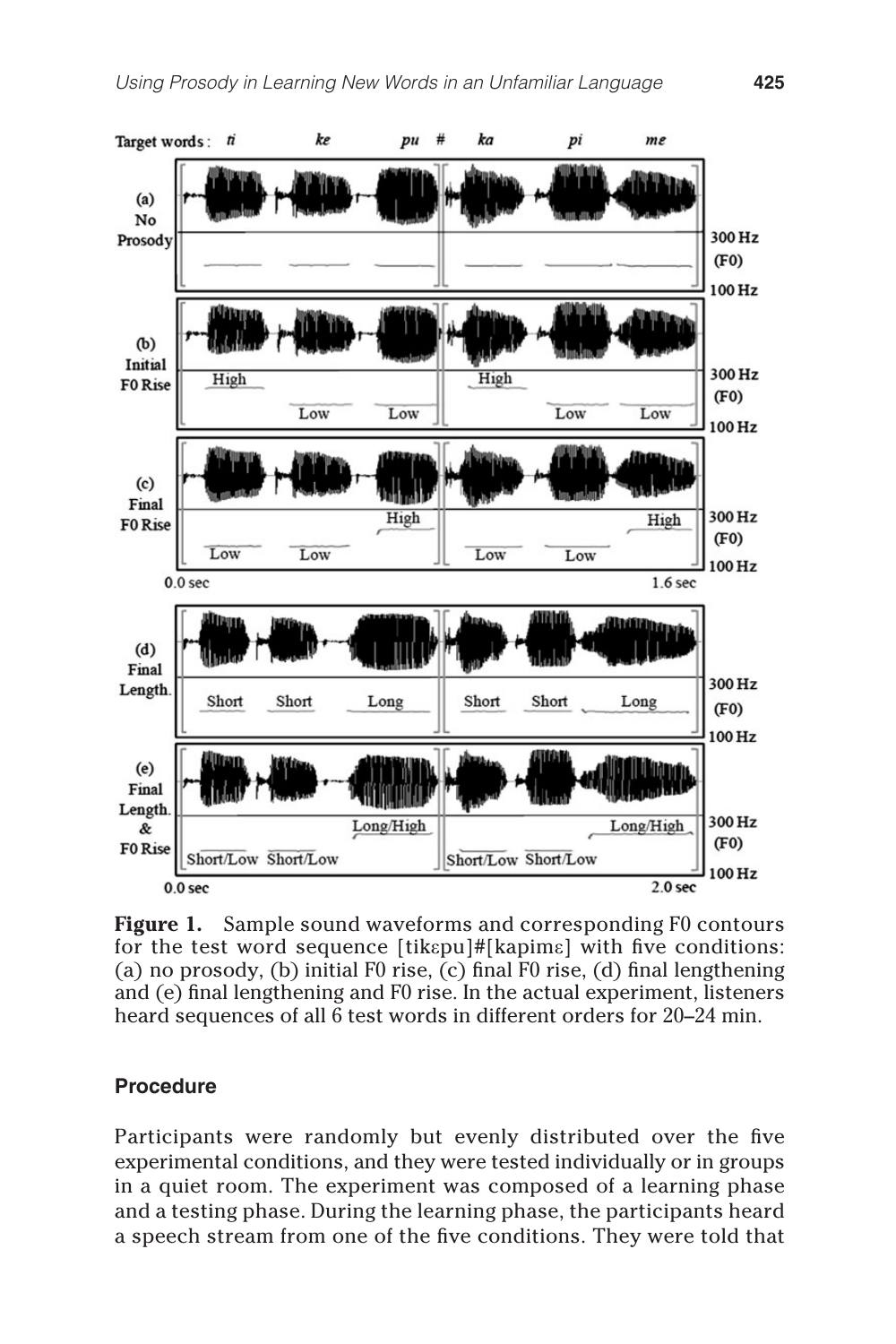they would hear a speech stream from a simple AL that was composed of concatenated nonsense words, and that there would be no pause between words. They were informed that their task was to find words of the AL from the speech stream, but they did not receive any information about the number of words in the language. The participants heard the stimuli from a PC through high-quality headphones, and they were asked to adjust the volume to a comfortable level. During the learning session, they heard the approximately 10-to-12-min-long concatenated string, followed by a 1-min silent break (during which no talking was allowed), and then heard the same 10-to-12-min string again. There were 20-ms fade-in and fade-out periods for each learning session, such that participants would not get any information about word boundaries at the beginning or the end of the speech stream.

For the testing phase, 36 forced choice pairs were made from the combination of the six trisyllabic existing words of the artificial language and six trisyllabic foils. The foils were composed of three part-word and three nonword strings, both of which did not exist in the AL. Part-word foils contained the final two syllables of an existing word plus an additional syllable. The transitional probabilities between the overlapping string and the additional syllable were 0.39–0.44, which was less than the transitional probability range of 0.5–1.0 within existing words. Nonword foils were composed of the syllables that were used in the learning phase, but in a sequence that participants had never heard. Thus, the transitional probability within nonwords was zero. In each trial, participants heard a pair of trisyllabic strings, one of which was an existing word and the other of which was a foil, with an 800-ms interstimulus interval. Strings presented in the testing phase had no prosodic cue (as in the no-prosody condition). At the beginning of the test phase, participants were given an answer sheet with the response options 1 and 2, which corresponded to two spoken stimuli, only one of which had been used as a word in the AL. They were instructed to indicate on each trial whether the first or the second stimulus word was the one that they thought existed in the newly learned AL. They had 4 s to indicate their response before the next trial started.

#### **RESULTS**

A series of one-sample *t* tests on prosodic conditions showed that Dutch listeners performed at an above-chance level—with a chance level of 0.5—in each of the five conditions ( $p < .001$  in all conditions), as shown in the left panel of Figure 2. Korean listeners showed above-chance performance in all conditions ( $p < .001$ ), except the initial F0 rise condition, as shown in the right panel of Figure 2. This indicates that listeners of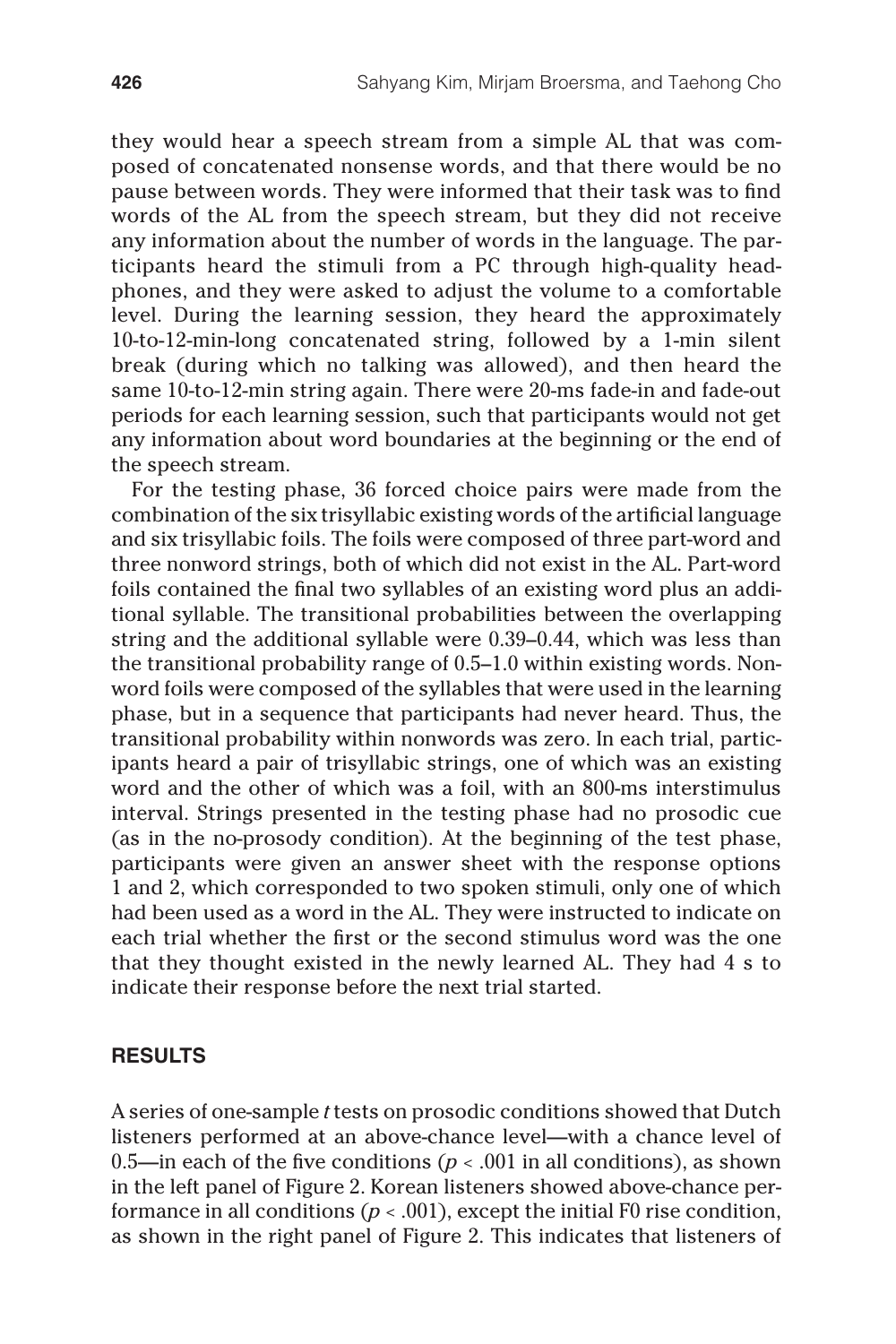

**Figure 2.** Percentage of correct responses in each prosodic condition in session 1: Dutch listeners (left) and Korean listeners (right). *Note*: Error bars indicate standard errors.

both language groups managed to learn the new language using the transitional probabilities (in the no-prosody condition) and the prosodic cues (in all other conditions).

A two-way ANOVA was performed with the factors language (Dutch vs. Korean participants) and prosody (no prosody, initial F0 rise, final F0 rise, final lengthening, and final lengthening and F0 rise). There was a main effect of prosody,  $F(4,190) = 16.618$ ,  $p < .001$ . The effect of language just missed significance,  $F(1,190) = 3.841$ ,  $p = .051$ . Crucially, the interaction between language and prosody was significant,  $F(4,190) = 4.901$ , *p* = .001. With separate ANOVAs for each language group, the effect of prosody was significant for Dutch listeners,  $F(4,95) = 9.051$ ,  $p < .001$ , as well as Korean listeners, *F*(4,95) = 11.755, *p* < .001.

Bonferroni post hoc tests were done to assess the predictions made for each condition. In the initial F0 rise condition, Korean listeners did not perform better than in the control (no-prosody) condition. In that condition, the Dutch listeners did not perform better than in the control condition either—thus, they did not benefit from the initial F0 rise pattern for segmentation of the new language. In the final F0 rise condition, Korean listeners performed better than in the control condition  $(p < .01)$ , whereas Dutch listeners' performance did not differ from the control condition. As for the final lengthening condition, both Dutch and Korean listeners performed better than in the control condition  $(p < .01)$ . Finally, in the final lengthening and F0 rise condition, both Dutch and Korean listeners performed better than in the control condition  $(p \nvert 0.01)$ . The combined cue, however, did not give rise to better performance as compared to the final lengthening cue alone for both Dutch and Korean listeners, and as compared to the final F0 rise cue alone for the Korean listeners. Additionally, in the final F0 rise condition, the Korean listeners performed significantly better than the Dutch listeners,  $F(1,38) = 20.910$ ,  $p < .001$ . Dutch and Korean listeners did not differ significantly in any other condition.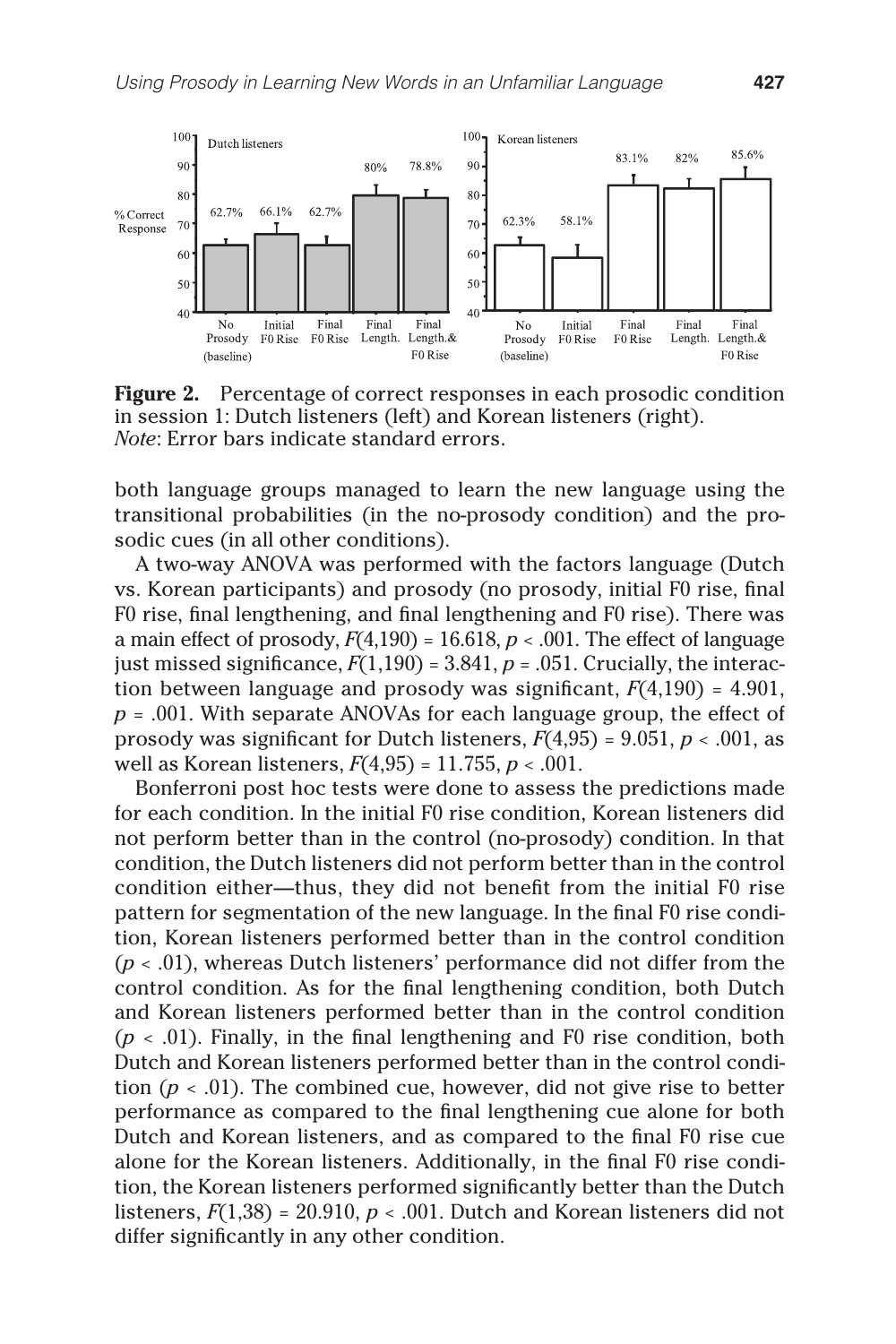#### **DISCUSSION**

The results clearly show that the listeners' L1 did affect segmentation of the newly learned AL. Both Dutch and Korean listeners did not rely on a universal F0 rise cue in word-initial position. Initial F0 rise is only probabilistically determined in Dutch phonology, and the pattern does not exist as a possible prosodic pattern in Korean. Additionally, Korean listeners but not Dutch listeners were found to rely on the final F0 rise cue, as predicted on the basis of the fact that final F0 rise is phonologically defined in Korean, but not in Dutch. Both Dutch and Korean listeners were found to benefit from the final lengthening cue, which corresponds to a prosodic boundary marker in both languages (Cambier-Langeveld, 2000; Gussenhoven, 2004; Jun, 2000). This finding is in line with previous findings with other languages, including English and French (Bagou et al., 2002; Tyler & Cutler, 2009).

It is necessary to point out that no cumulative effect was found with the combined final lengthening and  $F0$  rise cues. Kim and Cho  $(2009)$ suggested that the durational cue is the most robust segmentation cue, and that the presence of an additional F0 cue is helpful only when the final lengthening cue is not fully manifested in the speech signal. On the basis of the current findings, it is not possible to determine whether the final lengthening cue is more robust than the final F0 rise cue for Korean listeners—it certainly is for Dutch listeners, who did not use the latter cue—but the results confirm that there is no additive effect of the two cues above the effect of the individual cues.

For the Korean listeners, a F0 manipulation led to a significant improvement compared to the control condition when it occurred in final position, but no improvement was observed when a F0 rise of the exact same size occurred in initial position. The Korean listeners' effect of final F0 rise was comparable to that in the final lengthening as well as the combined final lengthening and F0 rise condition. The Korean listeners' high score in the final F0 rise condition (i.e.,  $83.1\%$  correct) suggests that Korean listeners fully exploited the final F0 rise cue. The lack of an effect of F0 rise in initial position and the full use of the same F0 rise in final position clearly support the view that proposes language specificity in use of prosodic cues. As Kim and Cho (2009) postulated, F0 rise may be universal in terms of its auditory-perceptual saliency, but how it is aligned with segment content falls within the realm of language-specific intonational phonology. More specifically, F0 rise is more likely to be associated with phrase finality in Korean than in Dutch, such that Korean listeners appear to make more use of the F0 rise cue in finding a word boundary in processing nonnative language.

To test whether prosodic cues that are not initially exploited in AL learning might be exploited later when learners receive more exposure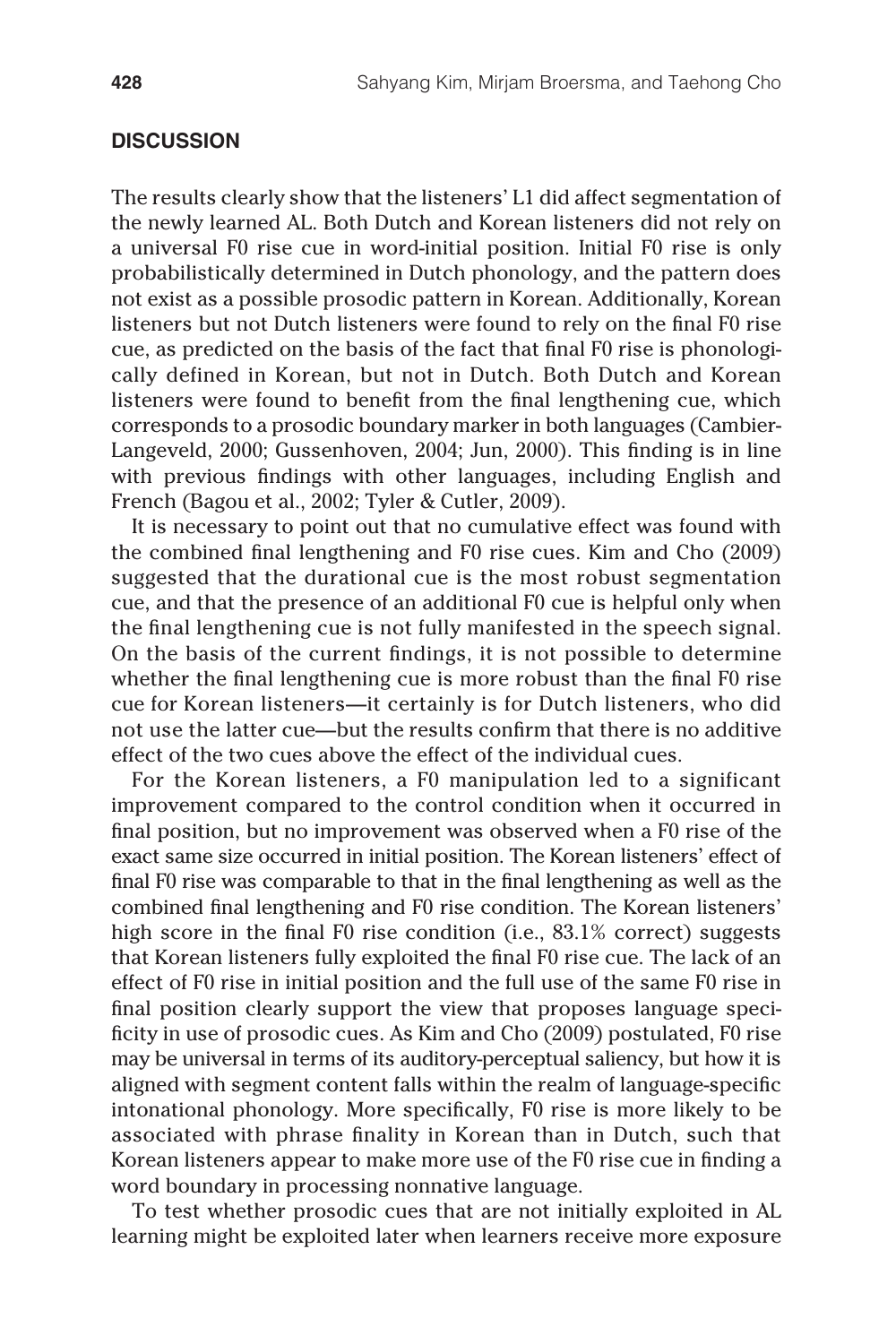to an AL with such cues (i.e., can listeners learn to use prosodic cues through mere exposure, given enough opportunity to learn those cues?), a second experiment with the same participants was carried out in a second session of AL learning. The results are presented in the Experiment: Session 2 section.

#### **EXPERIMENT: SESSION 2**

Listeners came back for a second session, to test whether cues that had not fully been exploited in the first session (i.e., initial F0 rise and final F0 rise for Dutch listeners, and initial F0 rise for Korean listeners) could be learned and exploited when listeners were repeatedly exposed to the same prosodic cues in the second session. In the case of the Dutch listeners, all 100 participants were tested twice. However, the data for the Korean listeners from the first session were almost simultaneously analyzed, and it was possible to monitor which cues were not exploited in the first session (the Dutch data from the first session could not be simultaneously analyzed). Therefore, of the Korean listeners, only the 40 participants in the no-prosody and initial F0 rise conditions—which both showed a null effect—were brought in for a second session.

For each L1 and condition, participants who had taken part in a particular condition were randomly divided into two groups of 10. The members of the first group were exposed to the exact same AL that they had heard in session 1 (henceforth the *same* group). The members of the second group were exposed to the same prosodic condition that they had heard in session 1, but to new lexical items with different syllable sequences (henceforth the *different* group). For this group, a new AL was constructed based on the same speech materials used for session 1.

The different condition was included to exclude the possibility that listeners might perform better in session 2 than in session 1 simply because they remembered the words of the AL from the previous session, rather than because of an improved processing of the prosodic structure of the AL. Given that the elements that are supposed to be learned, in addition to transitional probabilities of the syllable sequences, are suprasegmental prosodic features, if the different group showed improved performance, it would allow generalization that the learning effect is purely prosodic—that is, independent of segmental makeup.

In both groups, participants thus listened to the same prosodic pattern they had been exposed to in session 1. For example, a participant who had been exposed to the initial F0 rise condition in session 1 would listen to the same initial F0 rise condition in session 2 as well, regardless of whether he or she belonged to the same or the different group.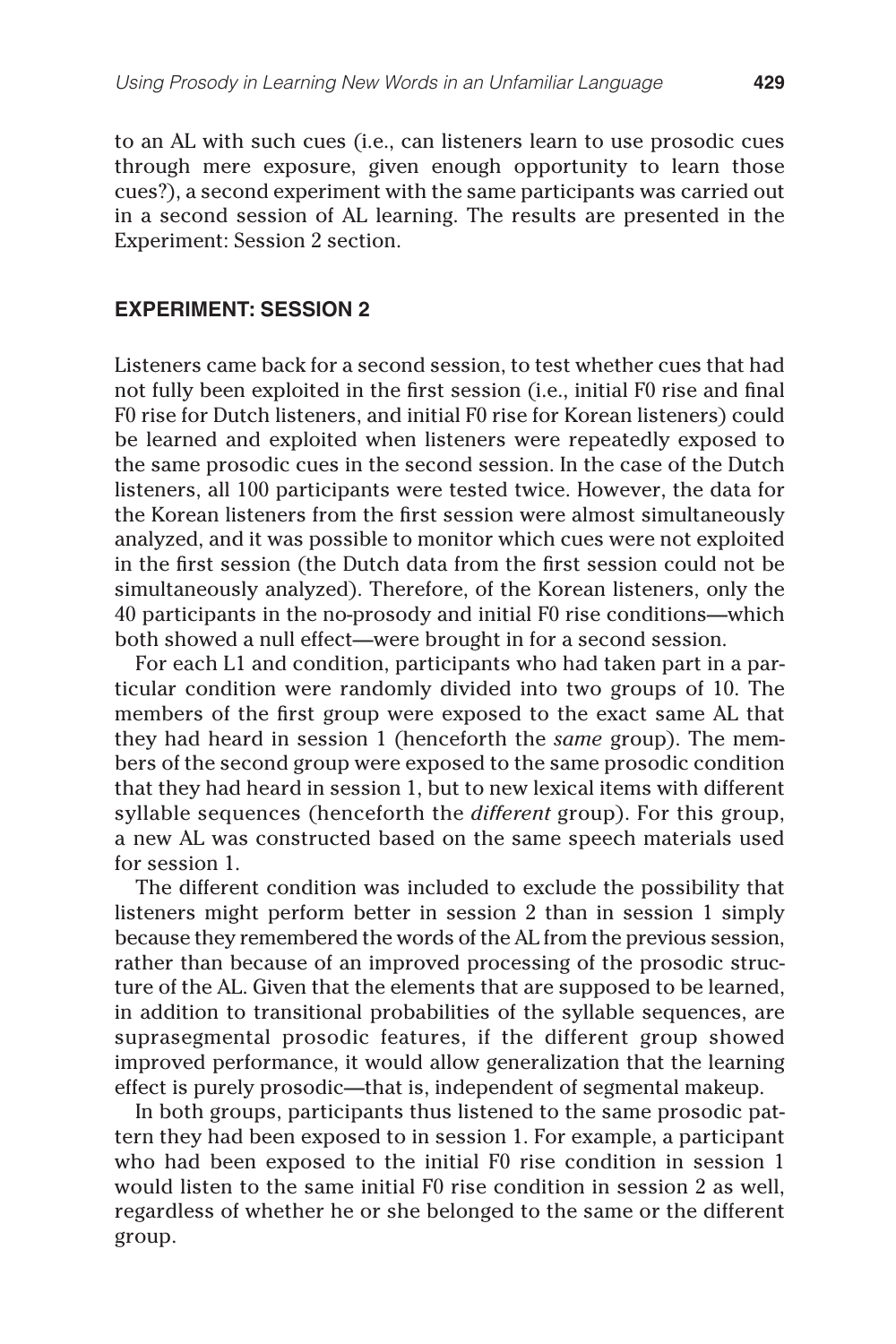## **METHOD**

#### **Participants and Procedure**

Participants from session 1 came back 3 days after that session to take part in the second session. All of the 100 Dutch participants and 40 of the Korean participants—only those who had participated in the initial F0 rise and the no-prosody conditions—took part. Half of the listeners (10 per condition) had the same learning and testing materials as in session 1 (the same group), and the other half (10 per condition) were exposed to a new AL, with the same prosodic conditions as in session 1 (the different group). The procedure was exactly the same as in session 1.

#### **Materials**

For the different AL, a new set of words was created. There were six trisyllabic words, as in session 1, and the prosodic patterns were also the same as in session 1. The six words were [putaki],  $[makute]$ , [tip emu], [kapitu], [mikepa], and [kum epi]. Transitional probabilities were again 0.5–1 within words and 0.03–0.44 across words. The testing phase was similar to that in session 1, but included the six different words and newly constructed part-word and nonword foils. In the same language, the materials were exactly the same as those in session 1; however, during the test phase, the test items were presented in a different order than in session 1.

#### **RESULTS**

#### **Dutch Listeners**

A series of one-sample *t* tests revealed that Dutch listeners performed above chance (with a chance level of  $(0.5)$  in all conditions ( $p < .05$ ), except for the no-prosody condition of the same AL. There was a significant main effect of prosody for the Dutch listeners,  $F(4,95) = 6.431$ , *p* < .001, but no effect of AL (same vs. different), nor was there an interaction between prosody and AL. The results from the same and the different languages were combined for further statistical analyses, and Bonferroni post hoc analyses showed that, as in session 1, Dutch listeners were significantly better in the final lengthening as well as final lengthening and F0 rise conditions than in the control (no-prosody) condition ( $p < .05$  and  $p < .001$ , respectively).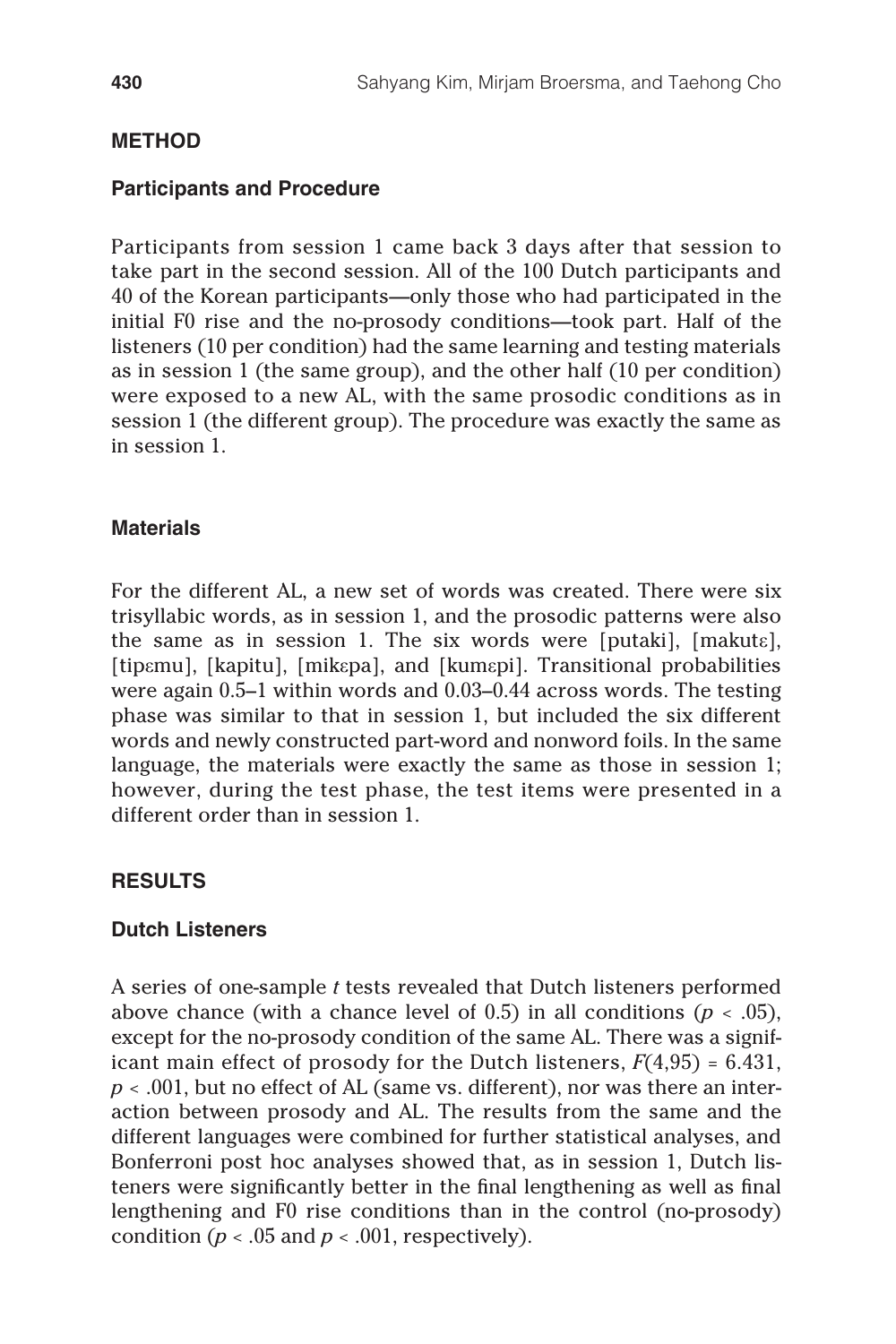The results of session 2 were further compared with those of session 1, to examine whether listeners showed a learning effect from repeated exposure, and whether their experience with the prosodic cue in the first session was carried over to a novel set of words in the different language condition. A repeated measures ANOVA was performed with session (session 1 vs. session 2) and prosody as within-subject factors and with AL (same vs. different) as a between-subject factor. There was a significant main effect of session,  $F(1,18) = 5.261$ ,  $p < .05$ . Listeners' percentage of correct responses improved significantly in session 2 (mean 73.1%), compared to their performance in session 1 (mean 70.1%). There was also a main effect of prosody,  $F(4,72) = 8.952$ ,  $p < .001$ , and a trend toward a Session  $\times$  Prosody interaction,  $F(4,72) = 2.249$ ,  $p = .072$ .

To examine the detailed progress from session 1 to session 2, separate repeated measures ANOVAs were performed with the factors session (session 1 vs. session 2) and prosody with only two conditions at a time (the baseline no-prosody condition vs. one of the four prosodic conditions). As shown in Figure 3 , listeners' performance was generally better in session 2 than session 1 in the conditions that involved F0 (i.e., initial  $F0$  rise, final  $F0$  rise, and final lengthening and  $F0$ ), but a significant difference between the two sessions was found only with the final F0 rise condition. In the final F0 rise condition, Dutch listeners' percentage of correct responses in session 2 (mean  $71.2\%$ ) was significantly higher than that in session 1 (mean  $62.7\%$ ;  $F(1,18) = 5.533$ ,  $p < .05$ ). In that condition, there was also an interaction between session and prosody,  $F(1,18) = 7.669$ ,  $p < 0.05$ , which suggested that listeners were better with final F0 when compared to the baseline condition (i.e., no prosody).



**Figure 3.** Percentage of correct responses in each prosodic condition: session 1 (white bars) and session 2 (gray bars) for Dutch listeners. *Note*:  $*$  marks a significant difference between the two sessions at  $p < .05$ . Error bars indicate standard errors.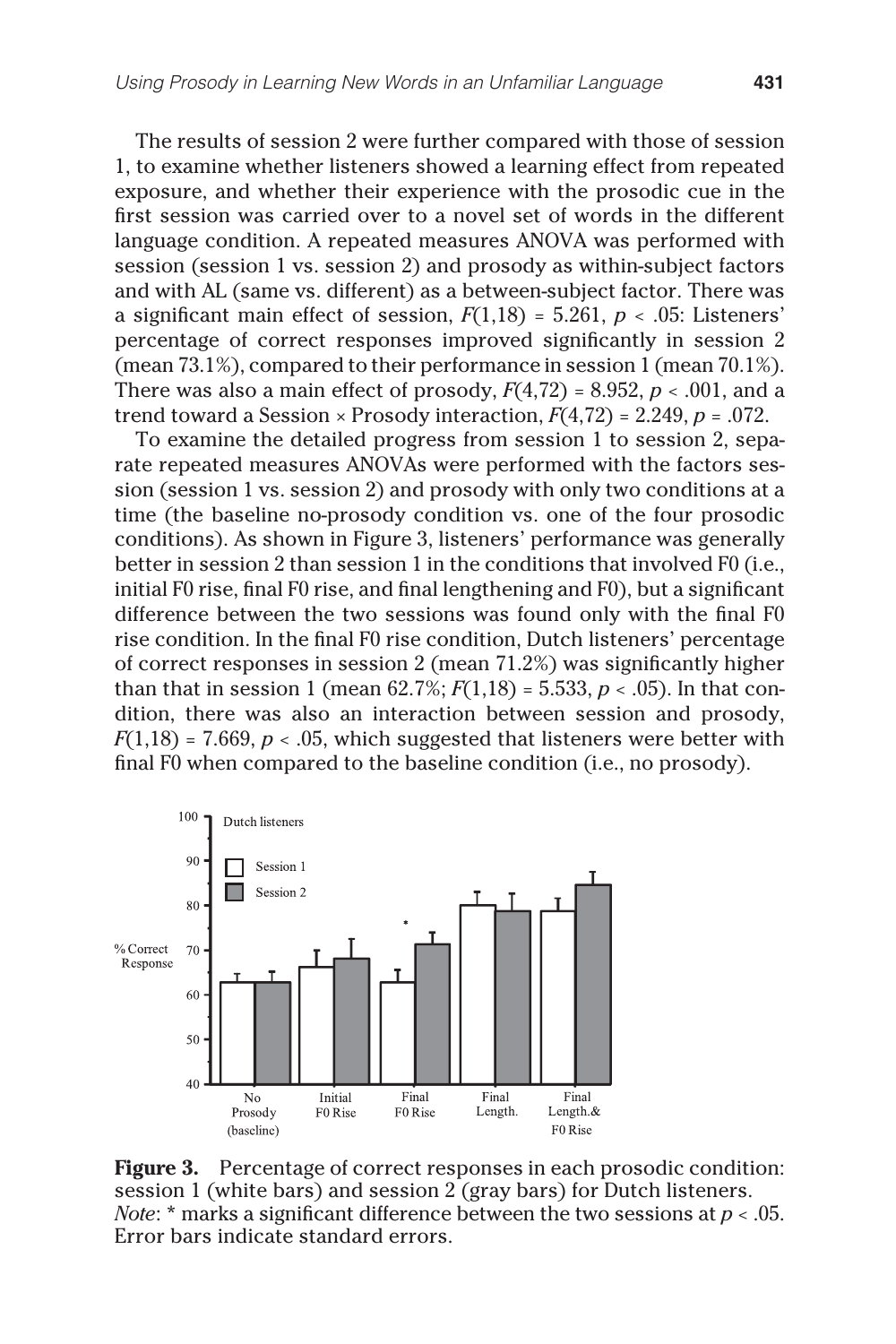## **Korean Listeners**

A series of one-sample *t* tests revealed that Korean listeners performed above chance (with a chance level of  $(0.5)$  in both conditions ( $p < .05$ ), with both the same and the different AL. A repeated measures ANOVA was performed with the two within-subject factors session (session 1 vs. session 2) and prosody (no prosody vs. initial F0 rise), and with the between-subject factor AL (same vs. different). None of the three factors yielded a significant effect, nor was there a significant interaction between session and prosody—that is, there was no improved performance with initial F0 in session 2, as illustrated in Figure 4.

## **DISCUSSION**

The significant main effect of session indicates that Dutch listeners generally performed better in session 2 than in session 1. This overall improvement, however, was largely due to the conditions involving F0 cues, especially with F0 rise in final position, which was the only condition that gave rise to statistically significant improvement. The final lengthening as well as the final lengthening and F0 rise conditions which had already shown very high correct percentages—did not show any further improvement, presumably due to a ceiling effect.

One of the most important findings was that Dutch listeners' performance with the final F0 rise improved significantly in session 2. This suggests that during their second exposure to the F0 rise cue in final position, listeners somehow came to realize that the cue carried useful boundary information (e.g., marking the end of words), and so they started to attend to the cue for lexical segmentation.



**Figure 4.** Percentage of correct responses in each prosodic condition: session 1 (white bars) and session 2 (gray bars) for Korean listeners. *Note*: Error bars indicate standard errors.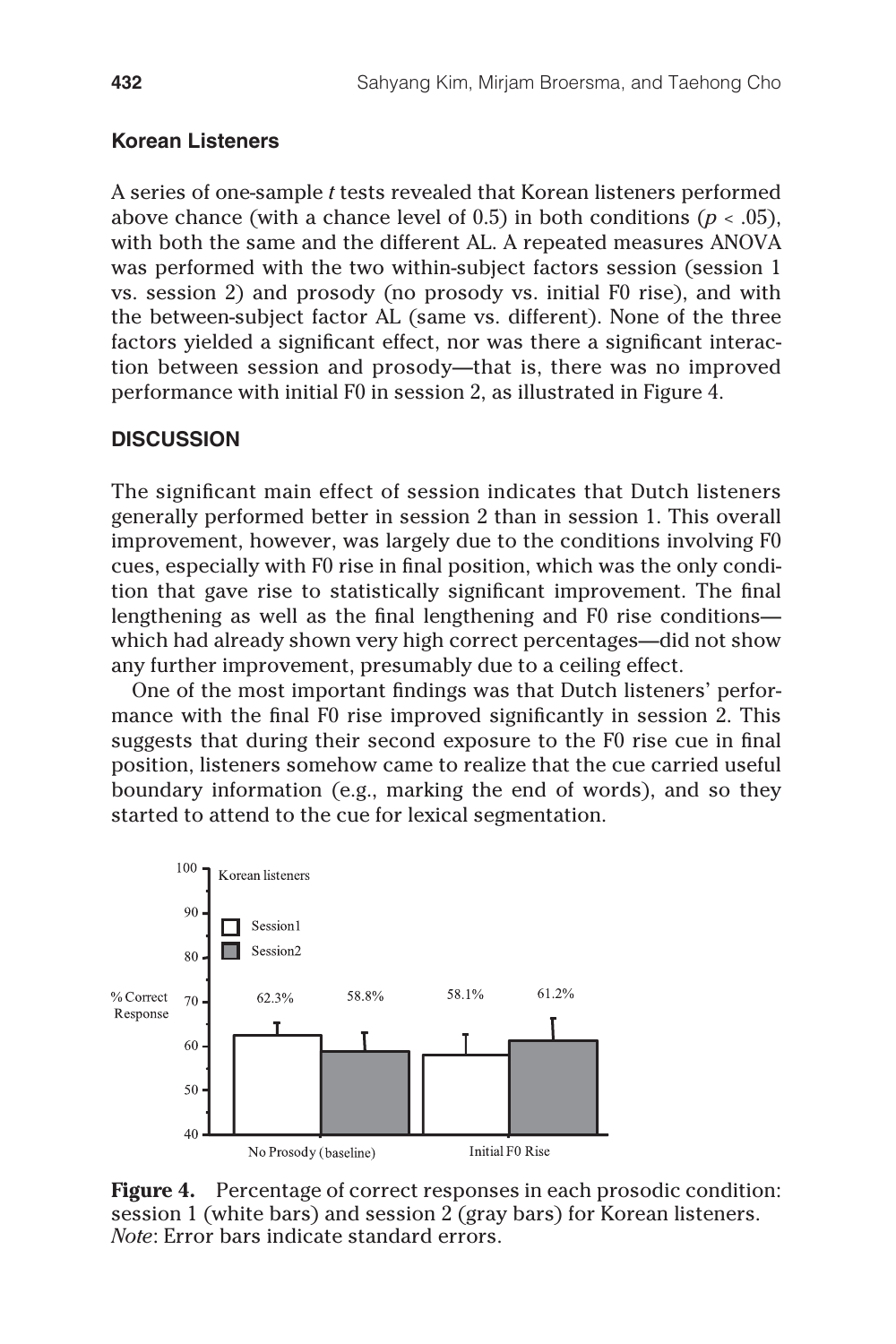As discussed in the introduction, the final F0 cue by itself is not a phonologically determined cue in Dutch, but it is a possible cue that can contribute to marking the end of a prosodic unit, which is most frequently combined with phrase-final lengthening. Therefore, Dutch listeners are not familiar with its use without final lengthening. The results of session 2 suggest that listeners might not actively exploit prosodic cues that are not phonologically determined prosodic markers in the L1 when they are exposed to the cue initially, but listeners can learn to use such cues when they are exposed to them for a longer time. In contrast with the final F0 rise condition, Dutch listeners did not show learning in the initial F0 rise condition, which implied that not all prosodic cues used in a novel language can be learned through simple extended exposure in the two experimental sessions.

The asymmetry between initial and final F0 rise conditions indicates that although both initial F0 rise and final F0 rise were not optimal cues for Dutch listeners, F0 rise was a better indicator of final than initial position (at least for trisyllabic words). The differential use of F0 rise depending on position (initial vs. final) appears to have to do with the way these cues are used in the L1. In Dutch, F0 rise is used more systematically in the final position than in the initial position. Final F0 rise most frequently occurs with the most robust cue, the phrase-final lengthening, whereas initial F0 rise is probabilistically linked with the trochaic stress pattern. This is especially true for monosyllabic and disyllabic words, but not necessarily for trisyllabic words (Kager, 1989)—such as the words used as lexical items in the present study. Although neither of them is phonologically determined in Dutch, the relatively more stable use of F0 rise in final position in Dutch appears to account for Dutch listeners' learning to use this cue for the AL segmentation. Korean listeners did not show any learning of F0 rise in initial position either, which can be accounted for more straightforwardly: When a prosodic cue does not have any phonetic or phonological correspondence in the L1 (F0 rise in initial position is not even possible in Korean), the cue is not learnable through simple repeated exposure of the type provided in this experiment.

Another important finding was that there was no statistical difference in the percentages of correct responses of listeners who were exposed to the same AL and in the percentages correct of those exposed to the different AL (with different lexical items). These results suggest that the learning effect found for the Dutch listeners in session 2 compared to session 1 was not attributable to the memorization of the words (i.e., syllable sequences) that they had heard in session 1. As for the Dutch listeners' improved performance with final F0 rise, this implies that the prosodic knowledge that was obtained through the first exposure to the AL was carried over, and that what was learned was purely prosodic.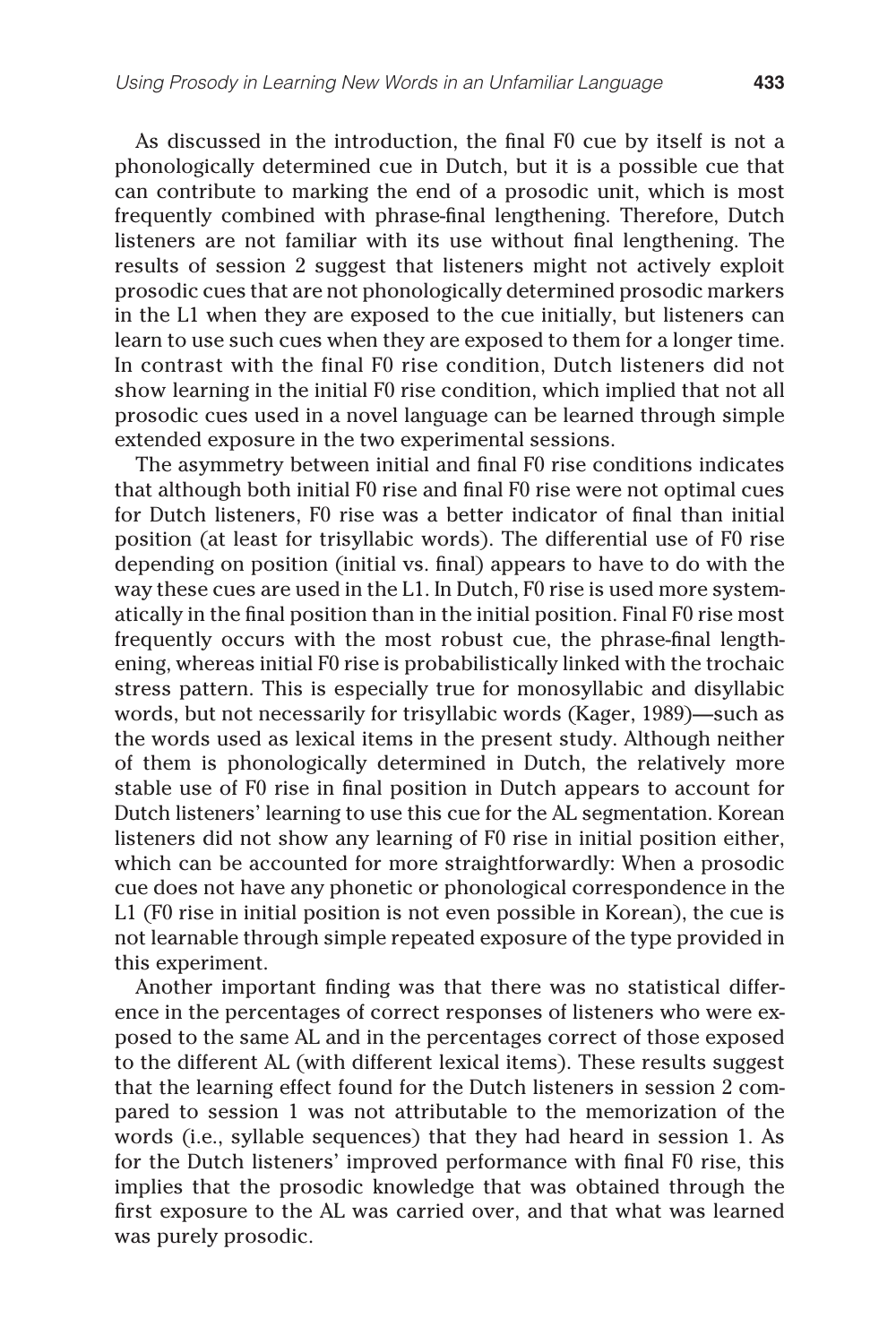#### **GENERAL DISCUSSION**

The goal of this study was to explore the extent to which prosodic features can be taken as universal or as language specific in terms of their use in nonnative lexical segmentation, and the extent to which nonnative prosodic patterns can be learned. To explore these issues, an AL learning paradigm was used, in which listeners of two typologically unrelated languages, Dutch and Korean, participated. One of the most important findings of the present study was that Dutch and Korean listeners learned the same AL (composed of the same physical speech materials and lexical items) sometimes in much the same way and sometimes in a very different way. This reflected both the universal and the language-specific ways of learning an unfamiliar AL. The universality versus language specificity was determined by which prosodic cues were used and how they were used. For example, a similar crosslinguistic pattern of AL learning was observed for Dutch and Korean listeners when the available prosodic cue in the speech input was a durational cue (lengthening) in word-final position (either by itself or with additional F0 rise), which was consistent with previous studies on different languages such as English and French (Bagou et al., 2002; Kim, 2004; Tyler & Cutler, 2009). The use of the durational cue in speech comprehension can be said to be universal in the sense that it is auditoryperceptually salient, it is used to signal the end of a prosodic phrase, and it is used as a lexical segmentation cue crosslinguistically.<sup>11</sup>

The use of the F0 cue, too, may be universal, in the sense that it has a universally applicable perceptual saliency (Warner et al., 2010 ), but it is language specific in the way the tonal element is aligned with segmental content (Kim & Cho, 2009). In this study, when the word-final position was associated with F0 rise, Korean listeners' performance in AL learning was greatly facilitated at initial exposure after a single training session (as compared to the baseline, or no-prosody condition), but Dutch listeners did not show such facilitation until after the second training session. This crosslinguistic difference with final F0 rise in processing the nonnative AL can be understood as coming from the final F0 cue's phonological status. In Korean the use of F0 rise in final position is phonologically determined to be an obligatory tonal pattern, marking the end of a prosodic phrase. This phonologically categorical way of using the final F0 cue leads to its full use by L1 listeners of Korean in processing an unfamiliar language, resulting in Korean listeners' very good performance in the first session. In Dutch, on the contrary, although the use of F0 rise in final position (the final F0 rise condition) is phonologically possible, it is one of the optional cues for marking a phrase-final position. When such an optional cue exists in the nonnative language, listeners do not seem to utilize it fully at initial exposure—as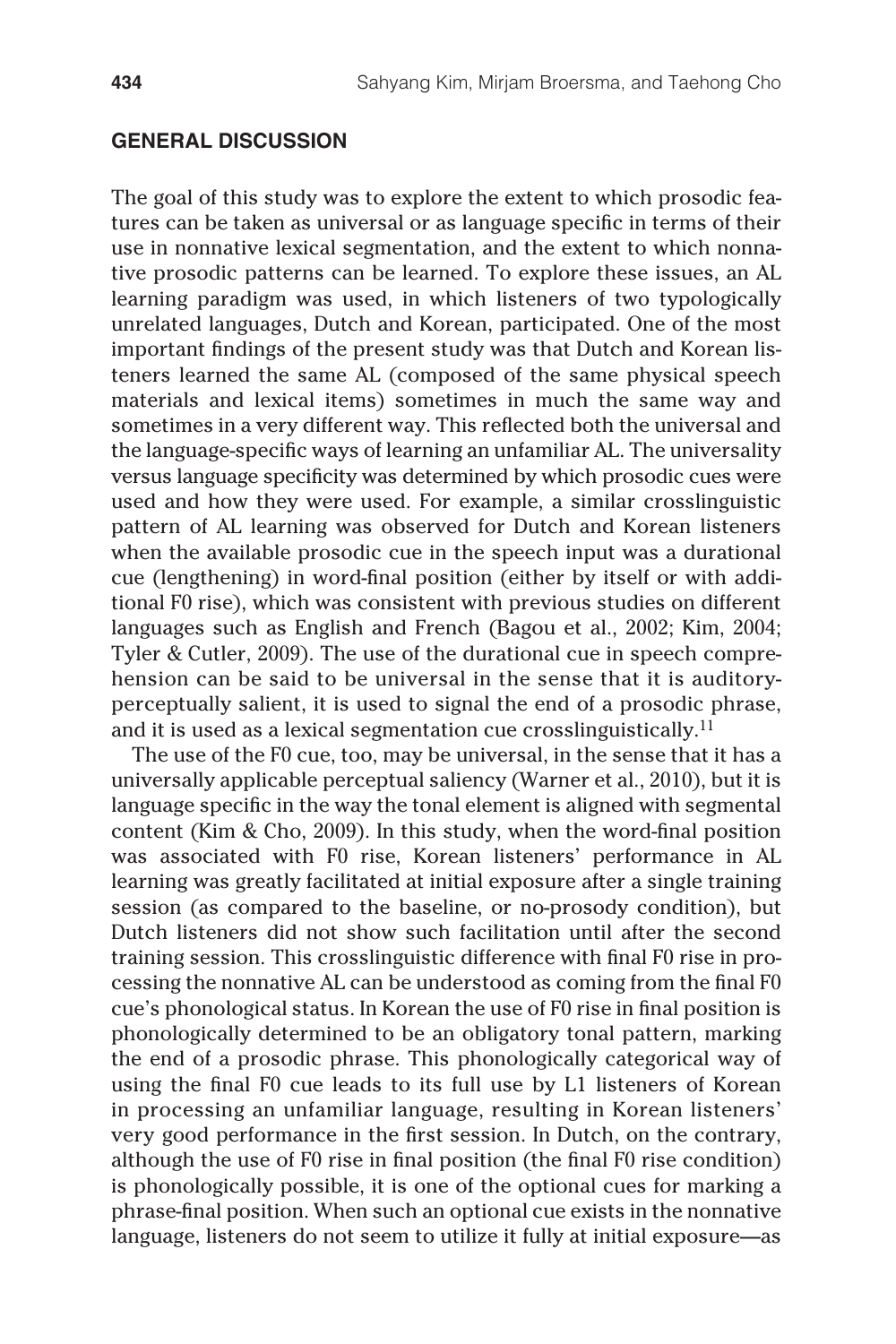evident in the null effect in the first session—but they can gradually learn to use it in lexical segmentation as they are exposed to it more (evidenced by their improved performance in the second session).

The language-specific way of using  $F0$  can also be seen in the way that F0 rise is aligned with segments in initial position. The results showed that neither Korean nor Dutch listeners made use of the same physical F0 rise in AL learning when it was associated with the initial syllable of the target word. Their performance did not show any improvement, even when they were exposed to the same AL for the second time. It is necessary to recall that Warner and colleagues' (2010) claim on the universal use of F0 was based on the fact that Japanese listeners benefited from the presence of initial F0 rise in lexical segmentation, which is generally in line with the findings of Welby (2007), who showed that French listeners exploit an early F0 rise in finding a word boundary. However, Japanese and French differ in that the initial F0 rise in Japanese generally spreads into the second mora, whereas the French F0 rise comes earlier, often associated with the first syllable, which shows language-specific ways of aligning F0 rise with segments. In this study, Korean and Dutch listeners found it hard to use the F0 rise cue in the first syllable in learning the AL, again precisely because Korean and Dutch differ from French or Japanese in terms of how and where in the word the auditory-perceptually salient cue is aligned with segmental content.

However, Korean and Dutch are also different from one another in using initial F0. The Korean prosodic phonology does not allow F0 rise in initial position, not even as a possible phonetic pattern (except when the initial segments are tensed or aspirated, which was never the case in the present study). In contrast, F0 rise is a possible but nonsystematic phonetic correlate of word-initial position in Dutch, but its use is not as systematic as F0 rise in final position. In Dutch, final F0 rise is more systematic than initial F0 rise in that final F0 rise is always associated with consistent phrase-final lengthening, whereas the occurrence of initial F0 rise is optional and probabilistically linked with an initial stress pattern. This language-specific difference in initial F0 rise, however, has not been reflected in the AL learning results, as neither Dutch nor Korean listeners benefited from initial F0 rise for learning the AL. The only piece of evidence that might support the different status of the initial F0 rise in Dutch and Korean was that Korean listeners with initial F0 rise showed at-chance-level performance in the first session; this performance was (numerically but not statistically significantly) poorer than in the baseline condition (no prosody). This possible inhibitory effect was presumably due to the interference of the Korean final F0 rise pattern. Thus, the F0 rise in initial position may have been erroneously interpreted as a final F0 cue and may have interfered with learning of the AL. The interference was robust enough to override the benefit that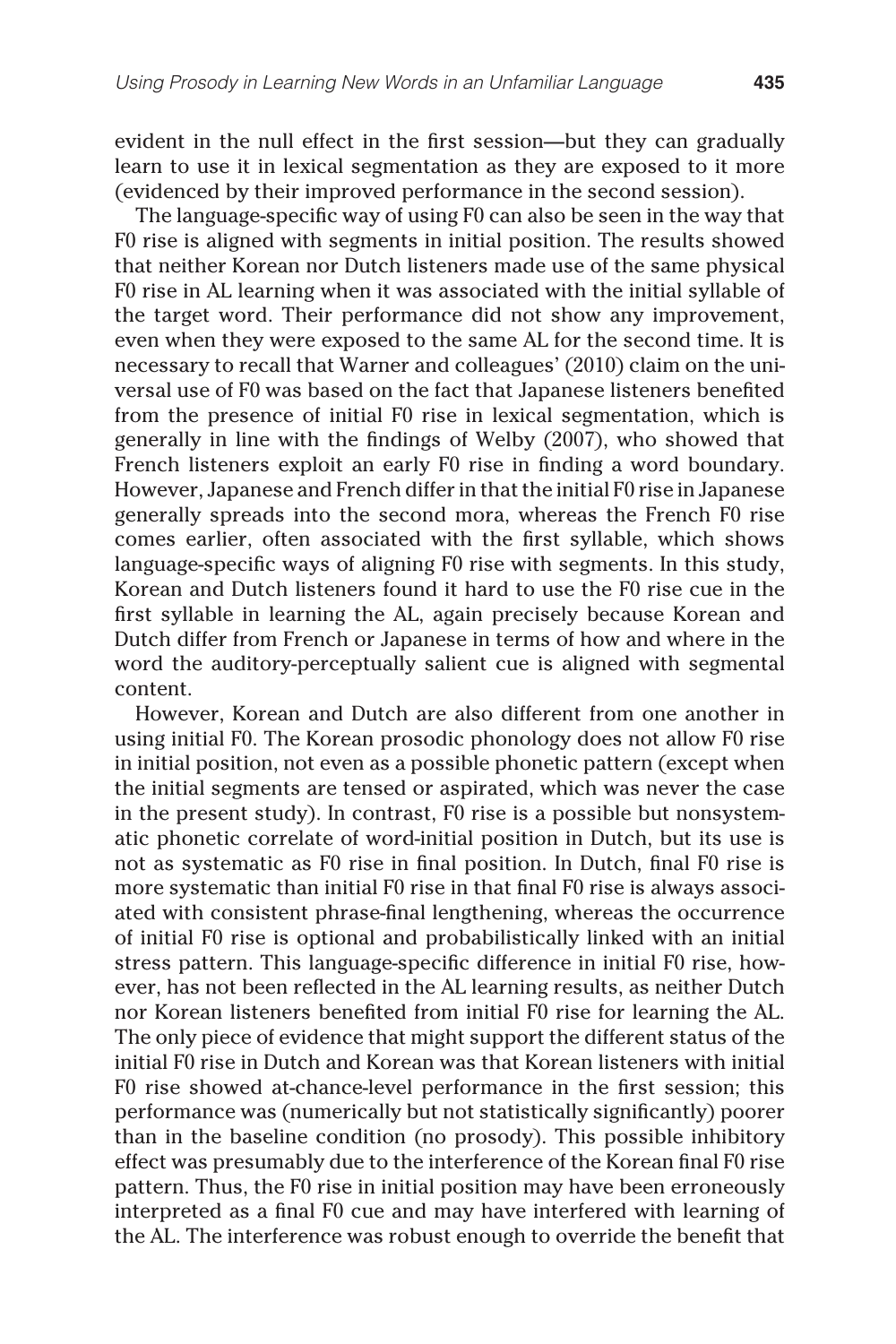comes from transitional probability cues, which resulted in a learning effect that was not significantly above chance.

The results of Tyler and Cutler's (2009) study also provide evidence for the different status of initial F0 between Dutch and Korean, as they showed that the initial F0 rise could indeed be exploited in AL learning by Dutch listeners when the F0 rise was high enough. It is important to point out that F0 was raised by 4.75 semitone in these stimuli, versus 6.03 semitone in Tyler and Cutler's stimuli. Given that Tyler and Cutler's study used a substantially higher F0 rise than the present study, the discrepancy between the two studies may be interpreted as suggesting that the use of the initial F0 rise is phonetic in the sense that its effect is determined by the numeric F0 difference, and not by the categorical high versus low tone difference.

Whether the combination of final lengthening and final F0 rise would yield a cumulative effect was also tested, and no cumulative effect was found. This suggests that, although there were two universally perceptually salient cues in the input, the prosodic function they serve is the same as the function served by a single cue—for instance, final duration alone. Thus, with or without F0 rise, the final duration cue was enough to mark a prosodic boundary. This indicates that when an individual prosodic cue (e.g., a universally applicable phrase-final lengthening cue) is strong enough to give out prosodic boundary information to the listeners, the presence of an additional cue  $(e.g., the language-specific)$ final F0 rise) in the same position does not necessarily help them more. This is in line with the results found in an AL learning study on French listeners (Bagou et al., 2002), and in a word-spotting task with Korean listeners (Kim & Cho, 2009). It should be noted, however, that the results could simply be task specific because there are studies that indirectly suggest the possibility of a cumulative effect in the use of segmentation cues (Dilley & McAuley, 2008; Spitzer et al., 2007).

All in all, the results of this study suggest that the use of prosodic cues is universal in the sense that duration, F0, and intensity are used crosslinguistically in marking important landmarks of prosodic structure, such as initial and final positions. It is also universal given the fact that all these prosodic features are auditory-perceptually salient to the ears of listeners crosslinguistically. At the same time, the use of prosodic cues is language specific, in that the exact way in which a prosodic cue is used is modulated by the prosodic phonology of a given language. Even though F0 rise is auditory-perceptually salient and therefore is used crosslinguistically, the way it is used is modulated by the prosodic phonology of a given language. Even the use of the phrasefinal lengthening cue in lexical segmentation, which is considered universal (e.g., Tyler & Cutler, 2009 ), can be seen as a consequence of its language specificity—that is, it may simply be the case that many languages happen to have a similar language-specific way of using the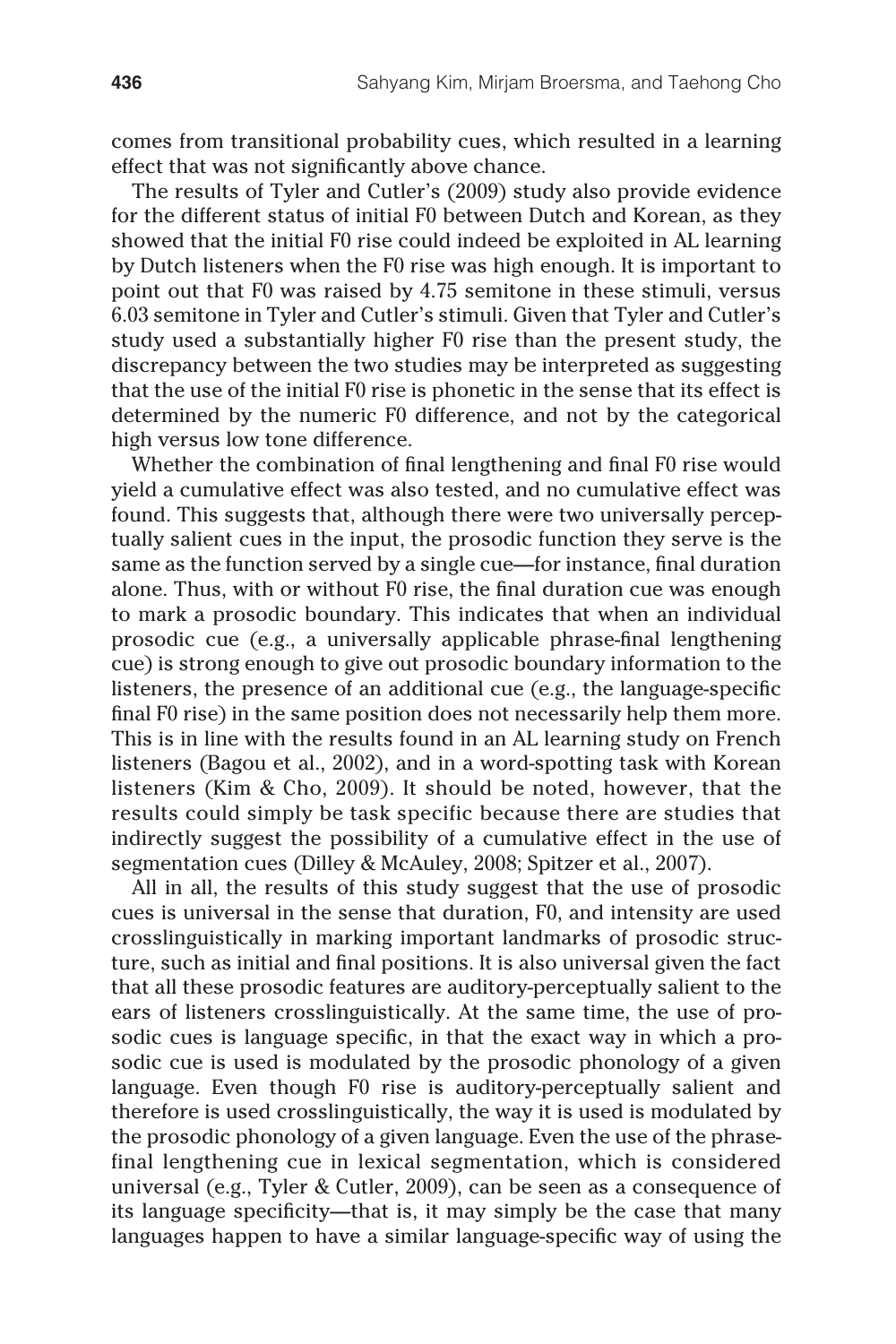cue. Therefore, it seems the case that it is the language-specific way of using prosodic features, and not a universally driven auditoryperceptual saliency itself, that determines the way listeners process both native and nonnative speech.

The present study also questioned whether nonnative (unfamiliar) prosodic cues that are initially difficult to learn (in the first session) could be learned and exploited in lexical segmentation through repeated exposure to them, and how learnability of nonnative prosodic cues is constrained by the learner's L1. The crosslinguistic results showed that, although there was a general tendency toward improved performance as a result of the second learning session, the only cue that showed a statistically significant improvement in the present study was the final F0 rise by Dutch listeners—Korean listeners did not go through the second session with this condition because they had already shown a very high percentage of correct responses in the first session. The initial F0 rise, in contrast, was still not learned in the second session by either Dutch or Korean listeners, although it has been shown that initial F0 rise can be exploited in AL learning by Dutch listeners (Tyler & Cutler, 2009). These results suggest that adults have an ability to learn a nonnative prosodic cue through passive repeated exposure, and to use the cue in word segmentation, but only when the nonnative prosodic cue exists in the L1 as a possible phonetic correlate of prosodic structure. Furthermore, the fact that the improvement was made even when listeners were exposed to a different AL (composed of different lexical items) suggests that the knowledge that was carried over was purely prosodic, independent of its segmental makeup.

The findings of the present study have implications for theories of nonnative speech perception such as the SLM (Flege, 1991, 1995) and the PAM (Best, 1994, 1995). Based on the phonetic and phonological similarities and differences between L1 and L2 sounds, SLM divides L2 sounds into three categories—namely, identical, similar, and new. The perceptual assimilation model describes four ways in which L2 sounds can be mapped onto L1 sound categories: two-category assimilation, single-category assimilation, category-goodness assimilation, and nonassimilation. Using these categories, each theory predicts the relative degree of difficulty in perceiving and learning the distinctions between nonnative phones. These models, however, have been developed primarily in terms of learnability and perceptibility of individual phonemes and their phonological distinctions at the segmental level, without taking into account the role of high-level prosodic structure in speech comprehension in general and in nonnative listening in particular. The results of this study can be considered in terms of how the existing models of nonnative speech perception can be further developed. On the basis of the observations about the (dis)similarities of the prosodic patterns in the AL with native prosodic patterns, at least three degrees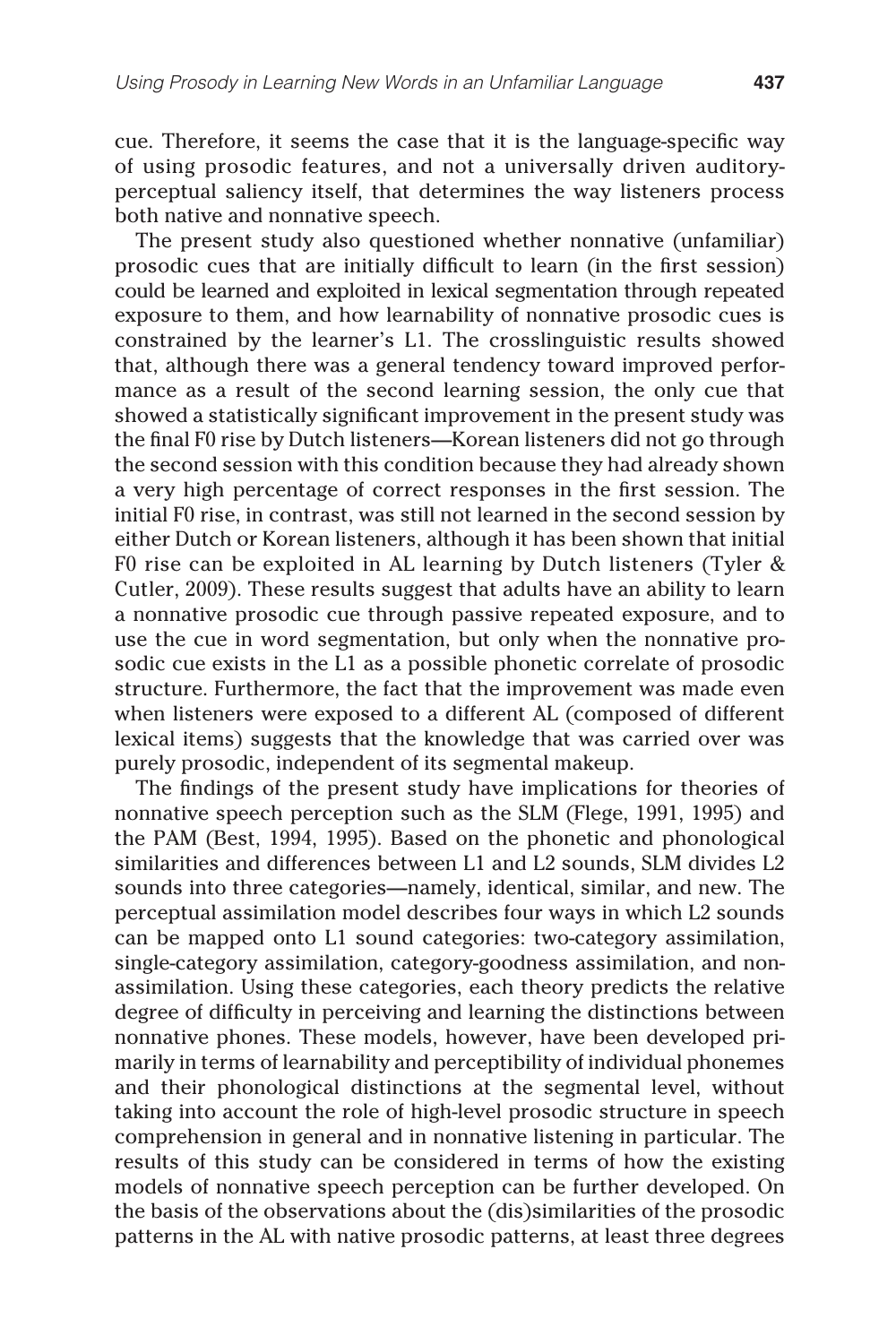of relative difficulty in learning and utilizing nonnative prosodic cues can be identified, in a similar way as SLM categorizes learning of L2 sounds.

The first is the identical-prosodic pattern. In this case, the prosodic feature exists in both L1 and L2, and its phonetic and phonological statuses are the same in both languages (e.g., final lengthening). Because the same prosodic category with the same phonetic manifestation exists in their L1, L2 learners should not have difficulty in using these prosodic cues in segmentation, even when they encounter the L2 for the first time. This is exactly what was found with both groups of listeners in the final lengthening as well as the final lengthening and F0 rise conditions. The case of Korean listeners in the final F0 rise condition also falls into this category, given that the AL and Korean both employ the cue in the same way. The second category is the similar-prosodic pattern. This is the case when both L1 and L2 have the same tonal category, but its phonological status and phonetic manifestation varies in L1 and L2. An example of this category from this study would be final  $F0$ rise for Dutch listeners. The Dutch language includes a tonal category of a high phrase-final boundary tone, yet the cue is almost always phonetically realized with a concomitant lengthening cue (e.g., Cambier-Langeveld, 2000). A high F0 cue alone, therefore, is not an optimal phonetic manifestation of phrase-final boundary in Dutch. As seen in the experiment, listeners may initially experience difficulty in dealing with such prosodic patterns, but they can learn to use the prosodic pattern with repeated exposure to the cue. The third category—the new prosodic pattern—encompasses prosodic patterns that exist only in the L2. An example from this study would be Korean listeners' encounter with high F0 in initial position, which is neither phonologically permissible nor phonetically possible in that position in Korean. This category will be the most difficult prosodic pattern to learn because listeners have to create a new category that does not exist in their native prosodic structure. Indeed, in this study, Korean listeners did not manage to learn to use this cue for segmentation, even after two training sessions.

It should be noted that the SLM predicts that learning a L2 segmental category that is similar to an existing category in L1 is more difficult than learning a new segmental category because learners tend to substitute the existing L1 segmental category for the similar L2 segment (Flege, 1991, 1995). However, learning a new category at the prosodic structural level requires different mechanisms than learning a new category at the segmental level—partly because similar suprasegmental features (F0, duration, and intensity) are used crosslinguistically and partly because it requires learning the prosodic system of the L2 as a whole. According to SLM, to learn a new segmental category, learners must be able to identify phones of the L2 as new before they are eventually able to establish the new category. However, when Korean learners,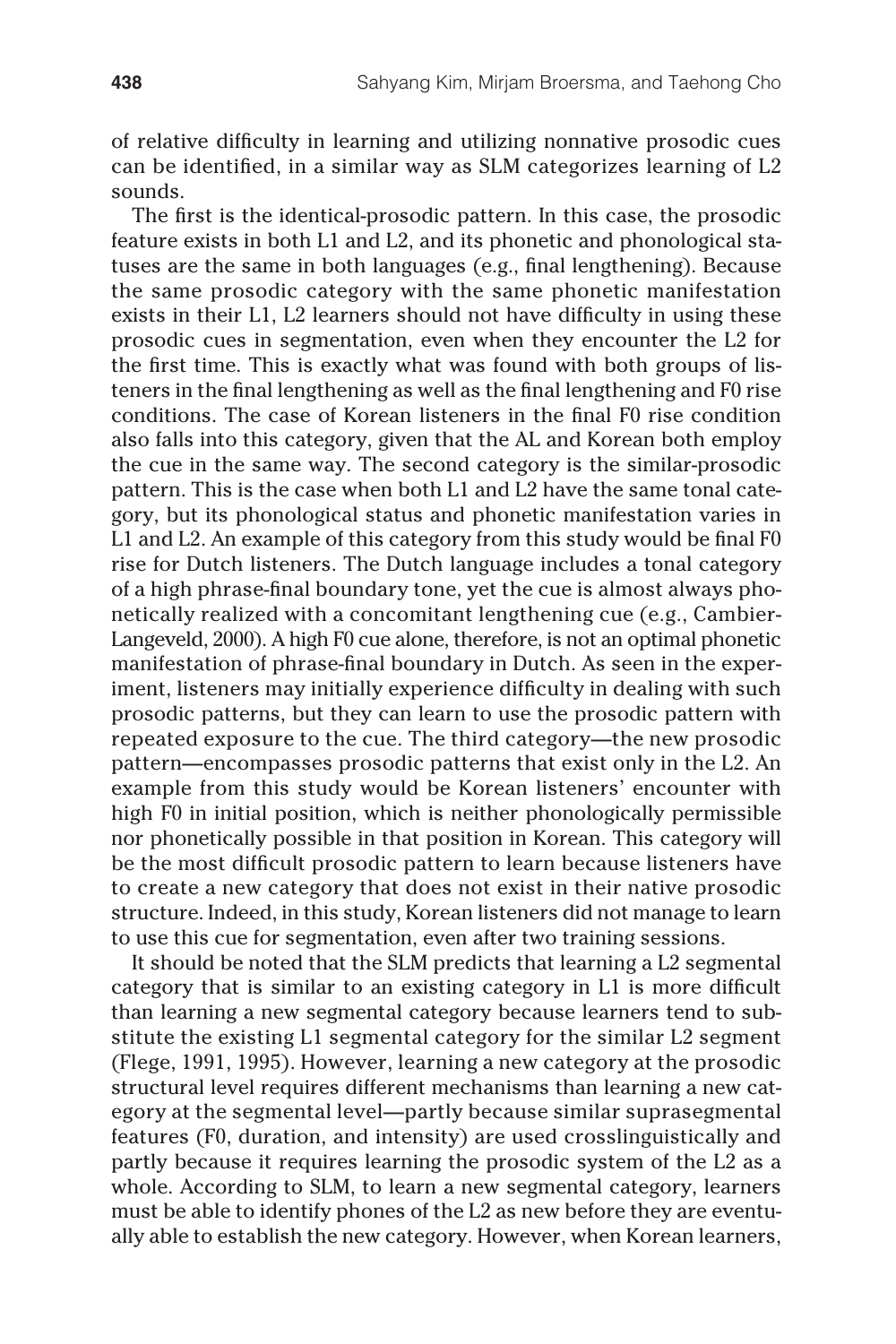for example, encounter initial F0 rise, what has to be identified as new is not the F0 rise itself—because the same cue is used in Korean—but the particular new way F0 rise is aligned with segmental content in the L2 (i.e., its association with the initial syllable in the L2 as opposed to the final syllable in Korean). In this sense, learning to use prosodic cues for segmentation is more similar to learning to use specific phonetic cues for the recognition of L2 sounds. Broersma (2005, 2010), for example, showed that Dutch listeners, who have experience with the use of vowel duration as a perceptual cue for several phoneme contrasts in their L1 (including word-medial fricative voicing contrasts), had difficulty using this same cue for fricative voicing in English when the fricatives occurred in an unfamiliar position—namely word finally. Thus, not the cue itself but the use of the familiar cue for a new purpose proved difficult in L2 sound perception, which is similar to the results with prosodic cues. Because the same F0 rise is used in Korean (on the final syllable), the Korean way of using the cue is likely to interfere with its use in the  $L2$  (on the first syllable). Cho and colleagues (2007) argued that lexical segmentation requires computation of prosodic structure, in parallel with segmental processing. They proposed, building on Salverda, Dahan, and McQueen (2003), that the prosodic structural information is computed online by the so-called prosody analyzer, using available prosodic structural cues. The results of this study suggest that learning how a particular prosodic cue is aligned with segmental content in the L2 thus requires developing a new way of parsing for L2 prosodic structure. This new L2 prosodic parser, or L2 prosody analyzer, should be distinct from the learners' L1 prosody analyzer. It is therefore important for models like SLM or PAM to take into account these structural aspects of prosody in developing the existing model or a new model, to provide a fuller description of the processing of L2 speech.

#### **CONCLUSION**

A prosodic structure that manifests how sound units are grouped together and which units are more prominent than others is an essential element of the linguistic system of any particular language. It would not be too much to say that no two languages are the same in the way the prosodic structure is built, in the way it is phonetically expressed, and in the way it is used in speech comprehension. Nevertheless, languages are extremely similar in that their prosodic structure is phonetically expressed by using a rather limited set of suprasegmental prosodic features, such as duration, F0, and intensity. These prosodic features are auditory-perceptually salient, such that they are easily and universally used in processing both native and nonnative languages. An important goal of the present study was to understand the extent to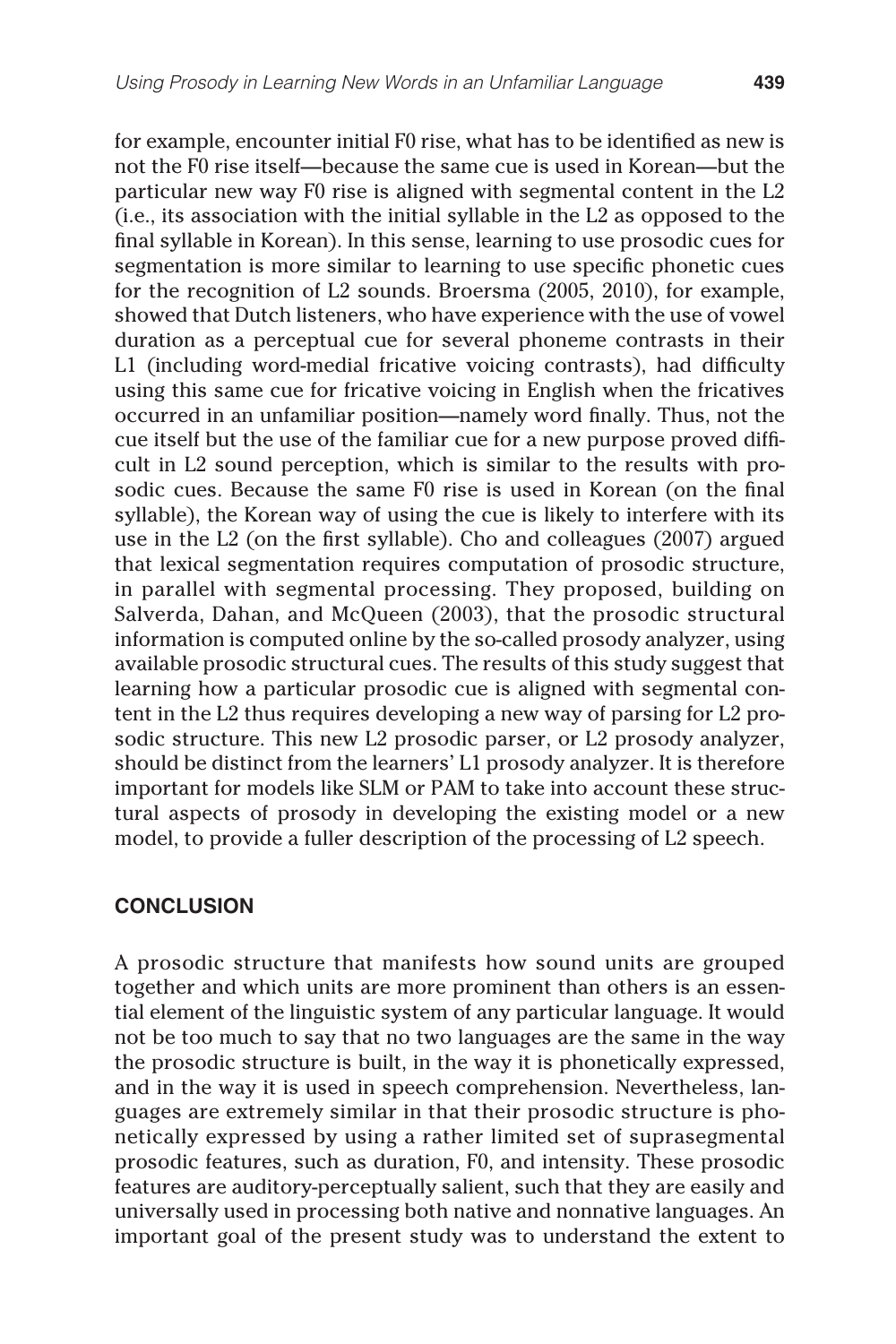which the universally used suprasegmental prosodic features can be understood as universal or as language specific in terms of their use in nonnative lexical segmentation, and the extent to which nonnative prosodic patterns can be learned and exploited in lexical segmentation. The results of the AL learning experiment with listeners of two typologically unrelated languages, Dutch and Korean, suggest that although similar prosodic cues are used crosslinguistically due to their universally applicable auditory-perceptual saliency, the way they are used in processing an unfamiliar language is highly constrained by the way they are used in processing the listeners' L1. This is particularly true when learners are exposed to an unfamiliar language for the first time. Their dependency on the prosodic system of their L1 wanes with increased exposure to the L2, such that they learn gradually a new way of using the prosodic cues. Learning this new way, however, appears to be more complex than it might seem, as it involves learning the whole new prosodic system in which familiar prosodic cues are used in an unfamiliar way. It is our hope that these findings and discussion provide some new directions that theories of nonnative speech perception can pursue to embrace the rather complicated universal and language-specific aspects of prosody to create a more comprehensive model of L2 listening and learning.

(*Received 18 February 2011* )

#### **NOTES**

1. An anonymous *SSLA* reviewer pointed out that although prosodic structure is language specific, there is strong evidence for universal aspects of each of the prosodic dimensions, such that there is much less freedom among languages than this phrase suggests. The authors agree that the use of phonetic features is constrained by language universals, such that, for example, languages employ no more than a two-way phonological contrast using the duration feature and use a limited number of tonal patterns in forming phonological structures of intonation. Nevertheless, languages are different in the way that phonological features are phonetically realized. For example, by investigating voice onset time (VOT) patterns of 18 languages, Cho and Ladefoged ( 1999 ) observed that, even though none of those languages uses more than two categories for voiceless stops (i.e., unaspirated and aspirated), languages are different in choosing specific VOT values to mark the same phonological contrast, and that when there is only one voiceless stop category in a language, virtually any value on a VOT continuum can be chosen for it. They then argued that each language chooses an arbitrary modal VOT value for each of the phonological categories in the language. Another example can be found in the way that languages realize the same intonational category. Ladd and colleagues (2009) showed that the phonologically same pitch rise (i.e.,  $L + H^*$ ) for stressed syllables in both English and Dutch is different in fine phonetic detail, which shows a slightly but consistently earlier pitch peak in Dutch than in English (see Arvaniti, Ladd, & Mennen, 1998). Following these studies, an important theoretical stance taken in the present study is that the fine-grained phonetic detail of phonological categories is arbitrarily determined by the language, insofar as it meets universally applicable physiological and aerodynamic constraints, and as a result it is poorly predictable by the phonology.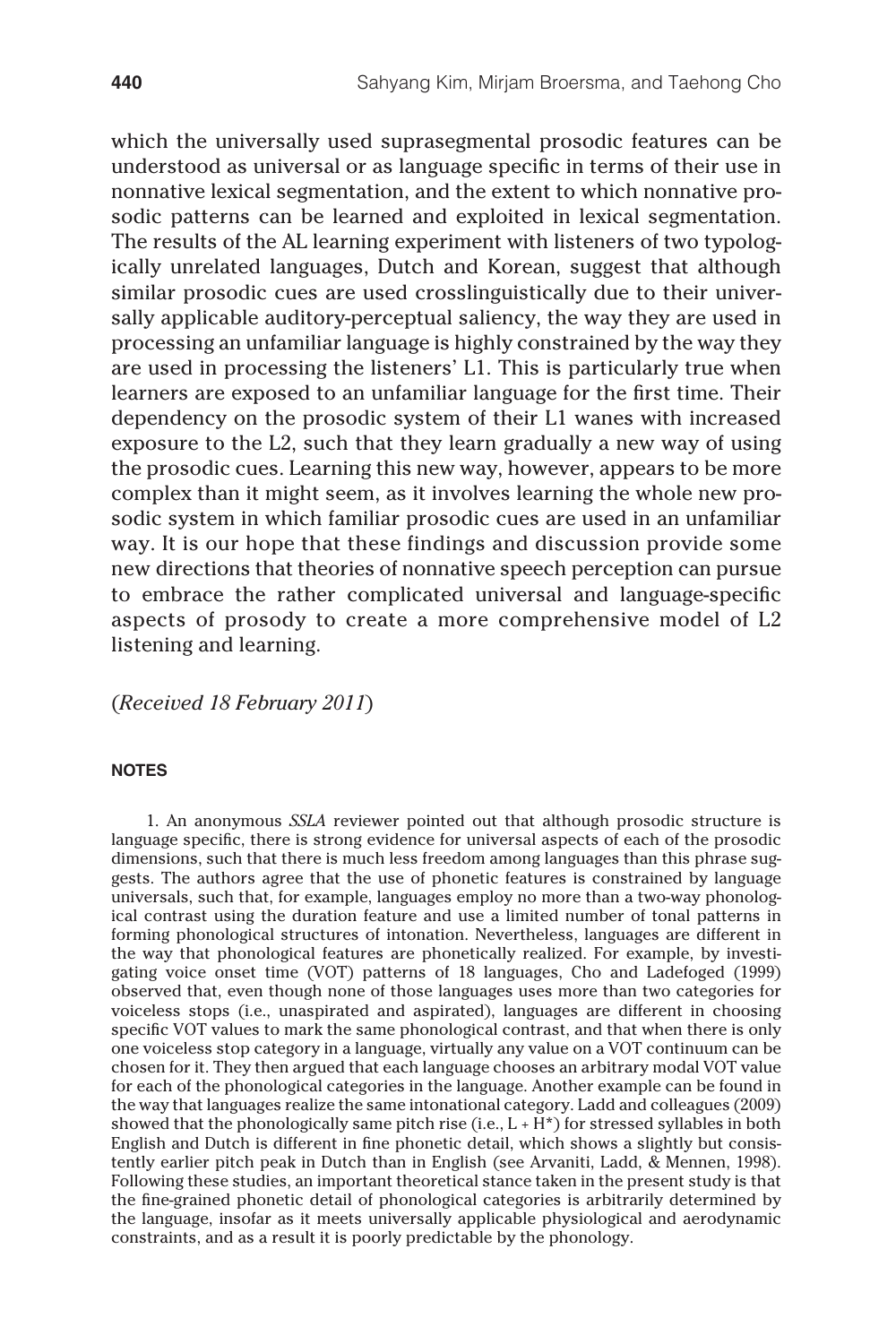2. The learnability issue can also be considered in terms of specific models of L2 acquisition. In the present study, the issue is considered more generally in terms of whether a cue occurs across languages (and thus is universally available) or is specific to either the L1 or the L2. The implications for specific theories of L2 speech learning such as Flege's (1995) SLM are mentioned in the General Discussion section.

 $3. L =$  low tone,  $H =$  high tone

4. It is important to note that initial F0 rise may be formed in the first syllable either by an L + H tonal sequence in the syllable or by a H tone in the syllable preceded by a L tone in the immediately preceding syllable. In the present study, the term "F0 rise" is used insofar as the H tonal element exists in the syllable in question, but when the speech materials were manipulated to create F0 rise, a H tone was used to avoid the complex issue of how the rising slope is determined.

5. In Korean, a high pitch after the tensed or aspirated stops is not due to the simple local perturbation caused by the presence of a voiceless stop, but it is phonologized in the intonational system, such that the vowel following the tensed or aspirated stops in phrase-initial position is assigned a H tone, which is realized in the entire vowel (see Jun, 2000; Kingston & Diehl, 1994).

6. An AP in Korean may also be marked by a tonal pattern other than the phonologically defined LHLH pattern (Jun, 2000), but the frequency of those alternative patterns is negligible. Kim's (2004) study, which transcribed Korean intonation patterns in read speech and radio drama, showed that when AP-initial consonants were not aspirated or tensed, more than 90% of AP-initial multisyllabic content words started with a L tone, and about 85% of APs ended with a H tone. Listeners make use of the initial  $L$  and the final H in lexical segmentation, but not the alternative (less frequent) initial H or the final L (Kim & Cho, 2009).

7. A F0 rise pattern occurs in both Korean and Dutch not only utterance finally (as in marking yes-no questions) but also phrase finally in the middle of an utterance (as in a listing intonation).

8. Participants' L2 backgrounds may also influence the AL learning performance. However, it was difficult to control the L2 factor as well as prosodic factors in the present study, which already required 200 participants. A separate study is currently being conducted to see how the English proficiency level of Koreans influences learning an AL with and without prosodic cues used in English, in comparison with the performance of English-L1 speakers.

9. As a *SSLA* reviewer pointed out, in the absence of between-syllable coarticulation, the resulting speech materials sounded somewhat artificial and unnatural. Like in Tyler and Cutler (2009), this was, however, exactly what was intended, as unwanted coarticulation effects, which are potentially different in Korean and Dutch, would otherwise have been confounded with the prosodic effects that were tested in the present study.

10. The sound samples of each condition can be found at http://tcho.hanyang.ac. kr/AL\_soundsamples.html.

11. A *SSLA* reviewer pointed out the study by Lerdahl and Jackendoff (1983), which showed that consistently alternating durational and tonal sequences such as short-short-long and long-long-short, or low-low-high (LLH) and high-low-low (HLL) are generally perceived as units in music by listeners of languages that are radically different in their rhythmic structures. Given that there is a remarkable structural resemblance between language and music, it is possible to argue that the prosodic cues that are used in the present study may be general perceptual cues, and not specific to languages. However, the results of the present study, together with those reported in Tyler and Cutler ( 2009 ), clearly demonstrate that the physically same prosodic cues are used differently by listeners of different languages. It appears, then, that, although the rhythmic cues used in music may be processed in much the same way by listeners with different language backgrounds, the cues are encoded language specifically in the linguistic system, resulting in language-specific use of the cues in processing language.

#### **REFERENCES**

Aoyama, K., Flege, J., Guion, S., Akahane-Yamada, R., & Yamada, T. (2004). Perceived phonetic dissimilarity and L2 speech learning: The case of Japanese /r/ and English /l/ and /r/ . *Journal of Phonetics*, *32*, 233 – 250 .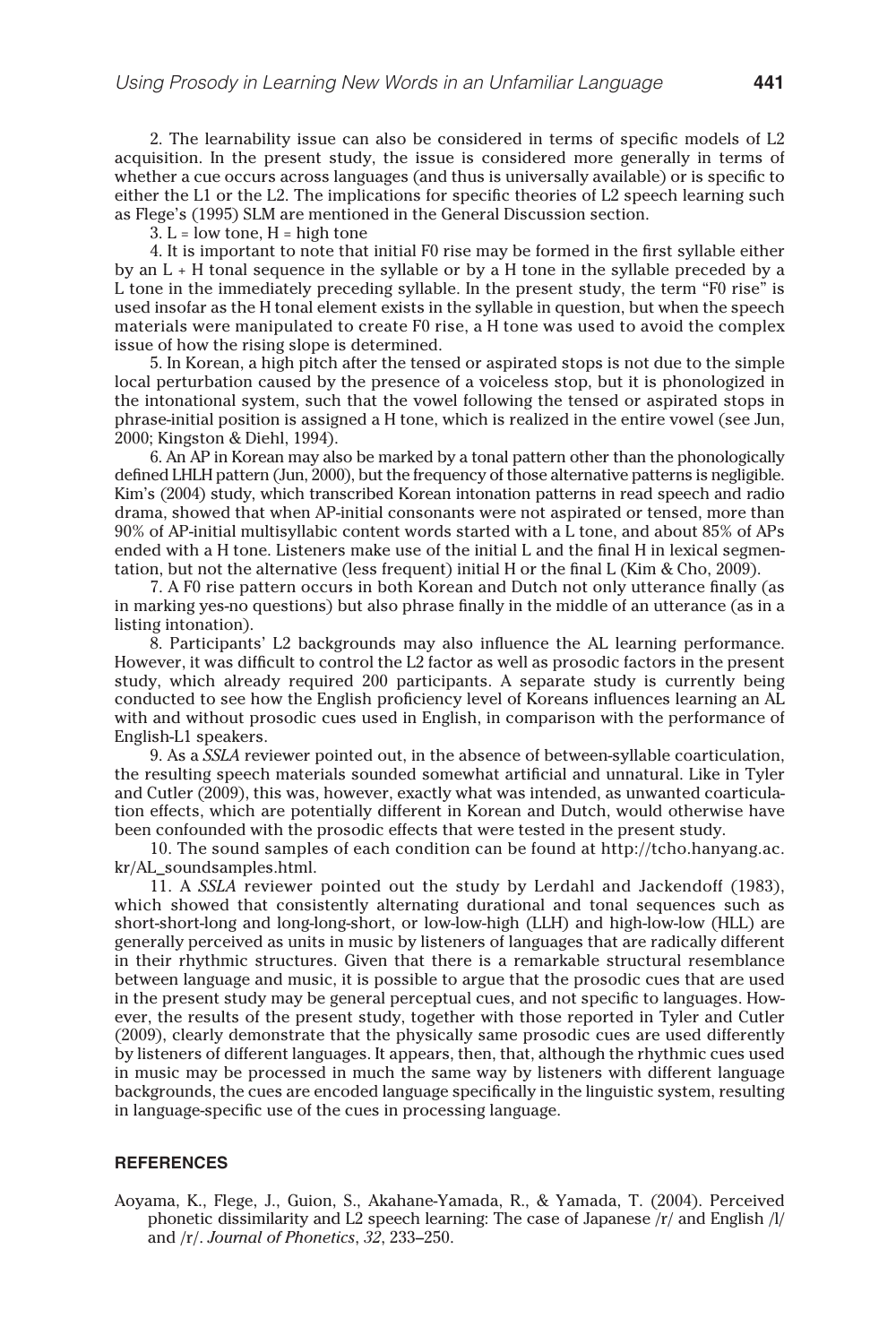- Arvaniti, A., Ladd, D. R., & Mennen, I. (1998). Stability of tonal alignment: The case of Greek prenuclear accents. *Journal of Phonetics*, 26, 3-25.
- Bagou , O. , Fougeron , C. , & Frauenfelder , U. H . ( 2002 , April). *Contribution of prosody to the segmentation and storage of "words" in the acquisition of a new mini-language*. Paper presented at Speech Prosody, Aix-en-Provence, France.
- Beckman, M. E. (1996). The parsing of prosody. *Language and Cognitive Processes*, 11,  $17 - 67$ .
- Beckman, M. E., & Pierrehumbert, J. (1986). Intonational structure in Japanese and English. *Phonology Yearbook*, 3, 255-309.
- Best, C. T. (1994). The emergence of native-language phonological influences in infants: A perceptual assimilation model . In J. C. Goodman& H. C. Nusbaum(Eds.), *The development of speech perception* (pp. 167–224). Cambridge, MA: MIT Press.
- Best, C. T. (1995). A direct realist perspective on cross-language speech perception. In W. Strange (Ed.), *Speech perception and linguistic experience: Theoretical and methodological issues in cross-language speech research* (pp. 167-200). Timonium, MD: York Press.
- Best, C. T., McRoberts, G. W., & Goodell, E. (2001). Discrimination of non-native consonant contrasts varying in perceptual assimilation to the listener's native phonological system. *Journal of the Acoustical Society of America*, 109, 775-794.
- Bohn , O. S. , & Munro , M. J . (Eds.). ( 2007 ). *Language experience in second language speech learning: In honor of James Emile Flege.* Amsterdam: Benjamins.
- Broersma , M.( 2005 ). Perception of familiar contrasts in unfamiliar positions . *Journal of the Acoustical Society of America, 117, 3890-3901.*
- Broersma, M. (2010). Perception of final fricative voicing: Native and nonnative listeners' use of vowel duration. *Journal of the Acoustical Society of America*, 127, 1636–1644.
- Cambier-Langeveld , T.( 2000 ). *Temporal marking of accent and boundaries*. Unpublished doctoral dissertation, University of Amsterdam, The Netherlands.
- Cambier-Langeveld, T., Nespor, M., & van Heuven, V. J. (1997, September). *The domain of final lengthening in production and perception in Dutch*. Paper presented at Eurospeech, Rhodes, Greece.
- Cho, T. (2002). *The effects of prosody on articulation in English*. London: Routledge.
- Cho , T.( 2004 ). Prosodically conditioned strengthening and vowel-to-vowel coarticulation in English. *Journal of Phonetics*, 32, 141-176.
- Cho, T., & Jun, S.-A. (2000). Domain-initial strengthening as featural enhancement: Aerodynamic evidence from Korean. *Chicago Linguistics Society*, 36, 31–44.
- Cho, T., & Keating, P. A. (2001). Articulatory and acoustic studies on domain-initial strengthening in Korean. Journal of Phonetics, 29, 155-190.
- Cho, T., & Keating, P. A. (2009). Effects of initial position versus prominence in English. *Journal of Phonetics*, *37*, 466 – 485 .
- Cho, T., & Ladefoged, P. (1999). Variation and universals in VOT: Evidence from 18 languages. Journal of Phonetics, 27, 207-229.
- Cho, T., & McQueen, J. M. (2005). Prosodic influences on consonant production in Dutch: Effects of prosodic boundaries, phrasal accent and lexical stress . *Journal of Phonetics*, *33*, 121 – 157 .
- Cho, T., & McQueen, J. M. (2006). Phonological versus phonetic cues in native and non-native listening: Korean and Dutch listeners' perception of Dutch and English consonants. Journal of the Acoustical Society of America, 119, 3085-3096.
- Cho, T., McQueen, J. M., & Cox, E. (2007). Prosodically driven phonetic detail in speech processing: The case of domain-initial strengthening in English . *Journal of Phonetics*, 35, 210-243.
- Christophe, A., Peperkamp, S., Pallier, C., Block, E., & Mehler, J. (2004). Phonological phrase boundaries constrain lexical access I. Adult data . *Journal of Memory and Language*, *51*, 523 – 547 .
- Chung , K. , Chang , S. , Choi , J. , Nam , S. , Lee , M. , Chung , S. , et al . ( 1996 ). *A study of Korean prosody and discourse for the development of speech synthesis/recognition system*. Daejun, Korea: KAIST Artificial Intelligence Research Center.
- Cutler, A. (1994). Segmentation problems, rhythmic solutions. *Lingua*, 92, 81–104.
- Cutler, A., & Otake, T. (1994). Mora or phoneme: Further evidence for language-specific listening. *Journal of Memory and Language*, 33, 824–844.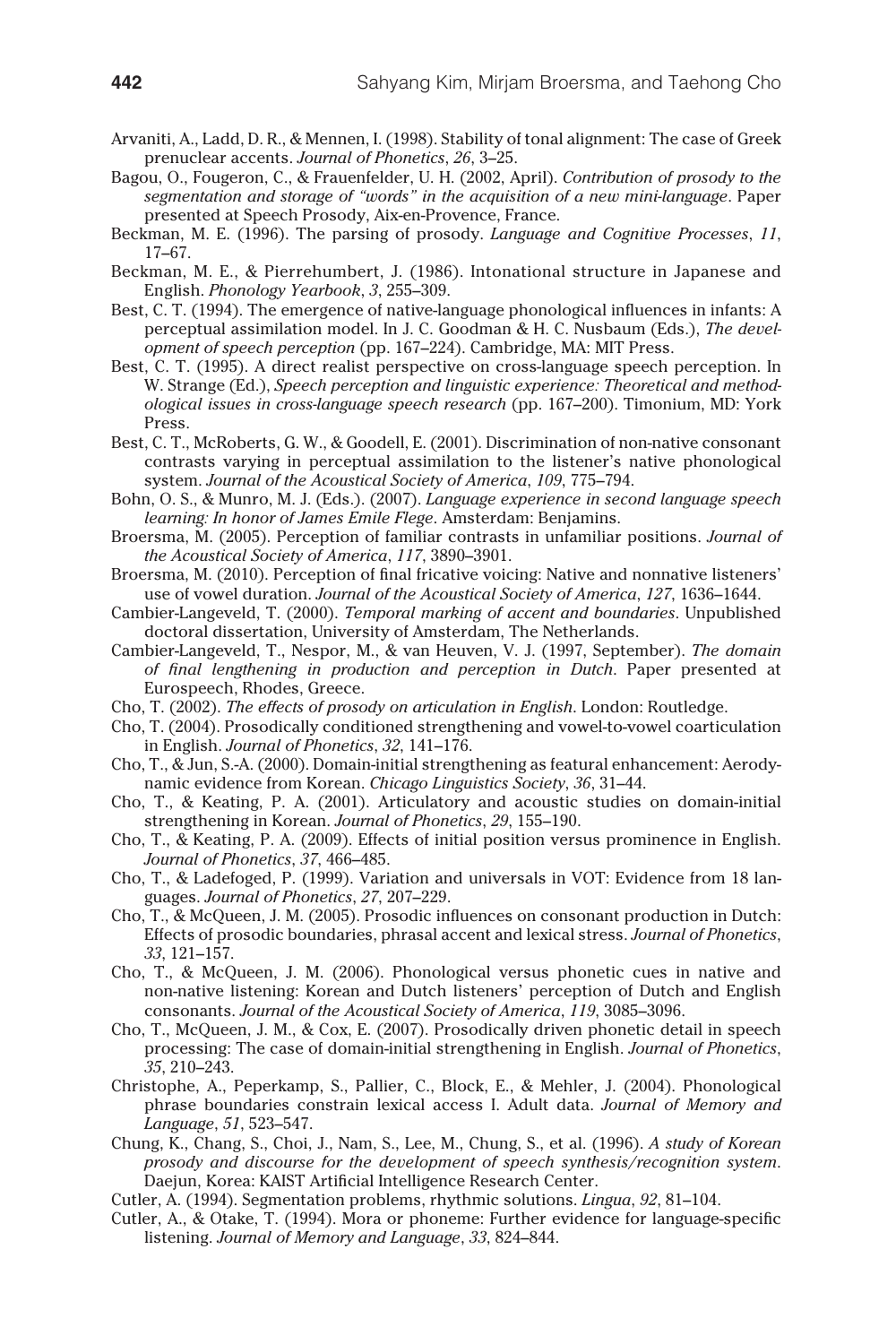- de Jong, K. (1995). The supraglottal articulation of prominence in English: Linguistic stress as localized hyperarticulation . *Journal of the Acoustical Society of America*, *97*, 491-504.
- Dilley, L., & McAuley, J. D. (2008). Distal prosodic context affects word segmentation and lexical processing. *Journal of Memory and Language*, 59, 294-311.
- Flege, J. (1991). Perception and production: The relevance of phonetic input to L2 phonological learning. In T. Heubner & C. W. Ferguson (Eds.), *Crosscurrents in second language acquisition and linguistic theory* (pp. 249-289). Amsterdam: Benjamins.
- Flege, J. (1995). Second-language speech learning: Theory, findings, and problems. In W. Strange (Ed.), *Speech perception and linguistic experience: Theoretical and methodological issues* (pp. 233–272). Timonium, MD: York Press.
- Flege , J. , & MacKay , I.( 2004 ). Perceiving vowels in a second language . *Studies in Second Language Acquisition, 26, 1-34.*
- Flege, J., & Wang, C. (1989). Native-language phonotactic constraints affect how well Chinese subjects perceive the word-final English /t/-/d/ contrast. *Journal of Phonetics*, *17*, 299–315.
- Goto, H. (1971). Auditory perception by normal Japanese adults of the sounds "l" and "r." *Neuropsychologia*, *9*, 317 – 323 .
- Gussenhoven, C. (2004). Transcription of Dutch intonation. In S.-A. Jun (Ed.), *Prosodic typology: The phonology of intonation and phrasing*. Oxford : Oxford University Press .
- Johnson , E. K. , & Jusczyk , P. W . ( 2001 ). Word segmentation by 8-month-olds: When speech cues count more than statistics. Journal of Memory and Language, 44, 548-567.
- Jun , S.-A.( 1993 ). *The phonetics and phonology of Korean prosody*. Columbus : Ohio State University Press .
- Jun, S.-A. (1998). The accentual phrase in the Korean prosodic hierarchy. *Phonology*, 15, 189-226.
- Jun, S.-A. (2000). K-ToBI (Korean ToBI) labelling conventions (version 3.1). Retrieved February 18, 2011, from http://www.linguistics.ucla.edu/people/jun/ktobi/K-tobi.html.
- Jun, S.-A. (Ed.). ( 2004). *Prosodic typology: The phonology of intonation and phrasing*. Oxford: Oxford University Press.
- Kager, R. J. W. (1989). *A metrical theory of stress and destressing in English and Dutch*. Dordrecht, The Netherlands: Foris.
- Keating, P. A. (2006). Phonetic encoding of prosodic structure. In J. Harrington & M. Tabain(Eds.), *Speech production: Models, phonetic processes, and techniques* (pp. 167–186). London: Psychology Press.
- Keating, P. A., & Shattuck-Hufnagel, S. (2003). A prosodic view of word form encoding for speech production. UCLA Working Papers in Phonetics, 101, 112-156.
- Kim , S.( 2004 ). *The role of prosodic phrasing in Korean word segmentation*. Unpublished doctoral dissertation, University of California, Los Angeles.
- Kim, S., & Cho, T. (2009). The use of phrase-level prosodic information in lexical segmentation: Evidence from word-spotting experiments in Korean . *Journal of the Acoustical Society of America*, *125*, 3373 – 3386 .
- Kim, S., Cho, T., & McQueen, J. M. (2012). Phonetic richness can outweigh prosodicallydriven phonological knowledge when learning words is an artifi cial language . *Journal of Phonetics*, *40*, 443 – 452 .
- Kingston, J., & Diehl, R. L. (1994). Phonetic knowledge. *Language*, 70, 419-454.
- Klatt, D. H. (1975). Vowel lengthening is syntactically determined in connected discourse. *Journal of Phonetics*, 3, 129-140.
- Ladd, D. R., Schepman, A., White, L., Quarmby, L. M., & Stackhouse, R. (2009). Structural and dialectal effects on pitch peak alignment in two varieties of British English . *Journal of Phonetics*, *37*, 145 – 161 .
- Lee, H. J. (1998). *Tonal realization and implementation of the accentual phrase in Seoul Korean*. Unpublished master's thesis, University of California, Los Angeles.
- Lehiste, I. (1970). *Suprasegmentals*. Cambridge, MA: MIT Press.
- Lerdahl, F., & Jackendoff, R. (1983). *A generative theory of tonal music*. Cambridge, MA: MIT Press.
- Lively, S. E., Logan, J. S., & Pisoni, D. B. (1993). Training Japanese listeners to identify English /r/ and /l/. II: The role of phonetic environment and talker variability in learning new perceptual categories . *Journal of the Acoustical Society of America*, *94*, 1242-1255.